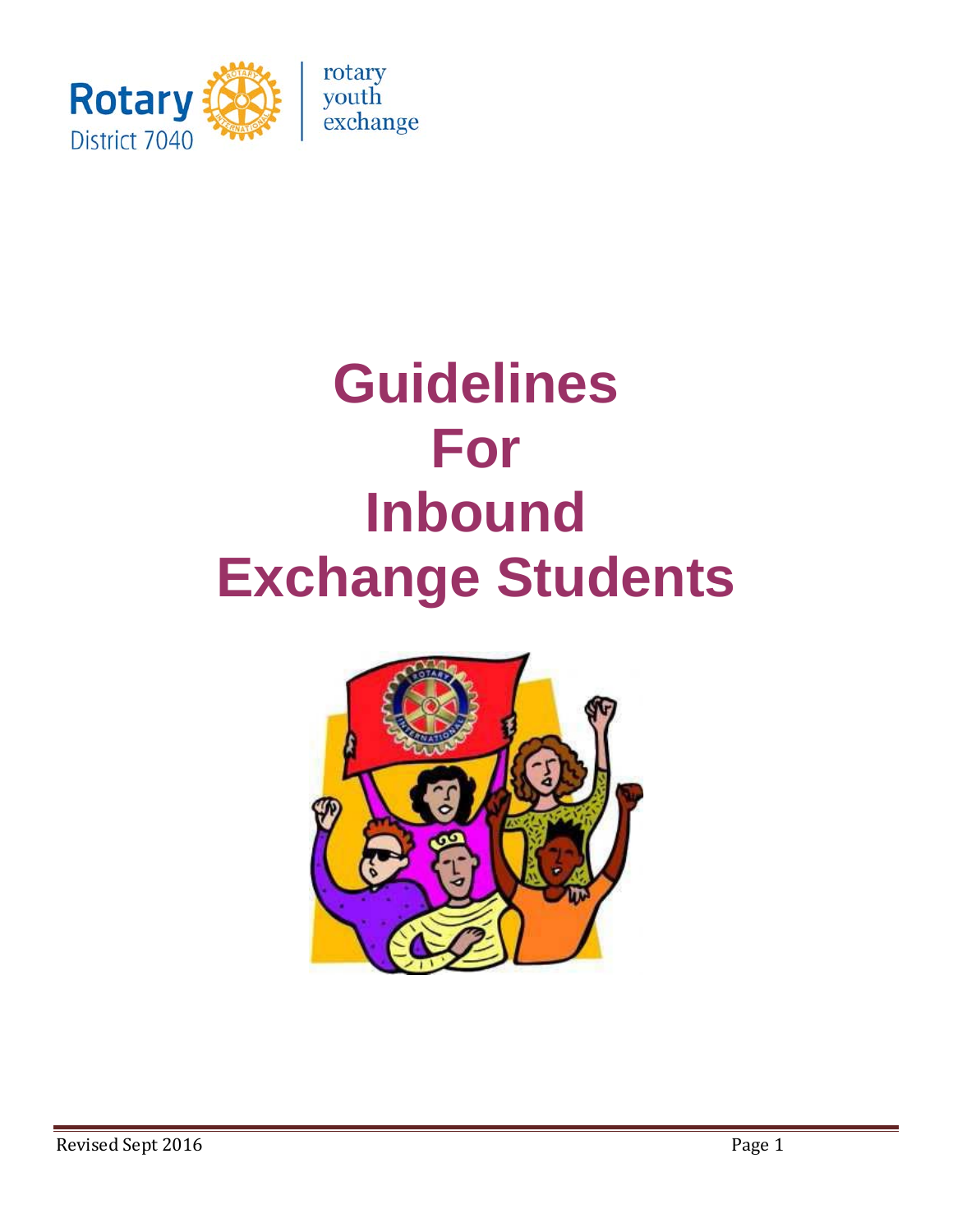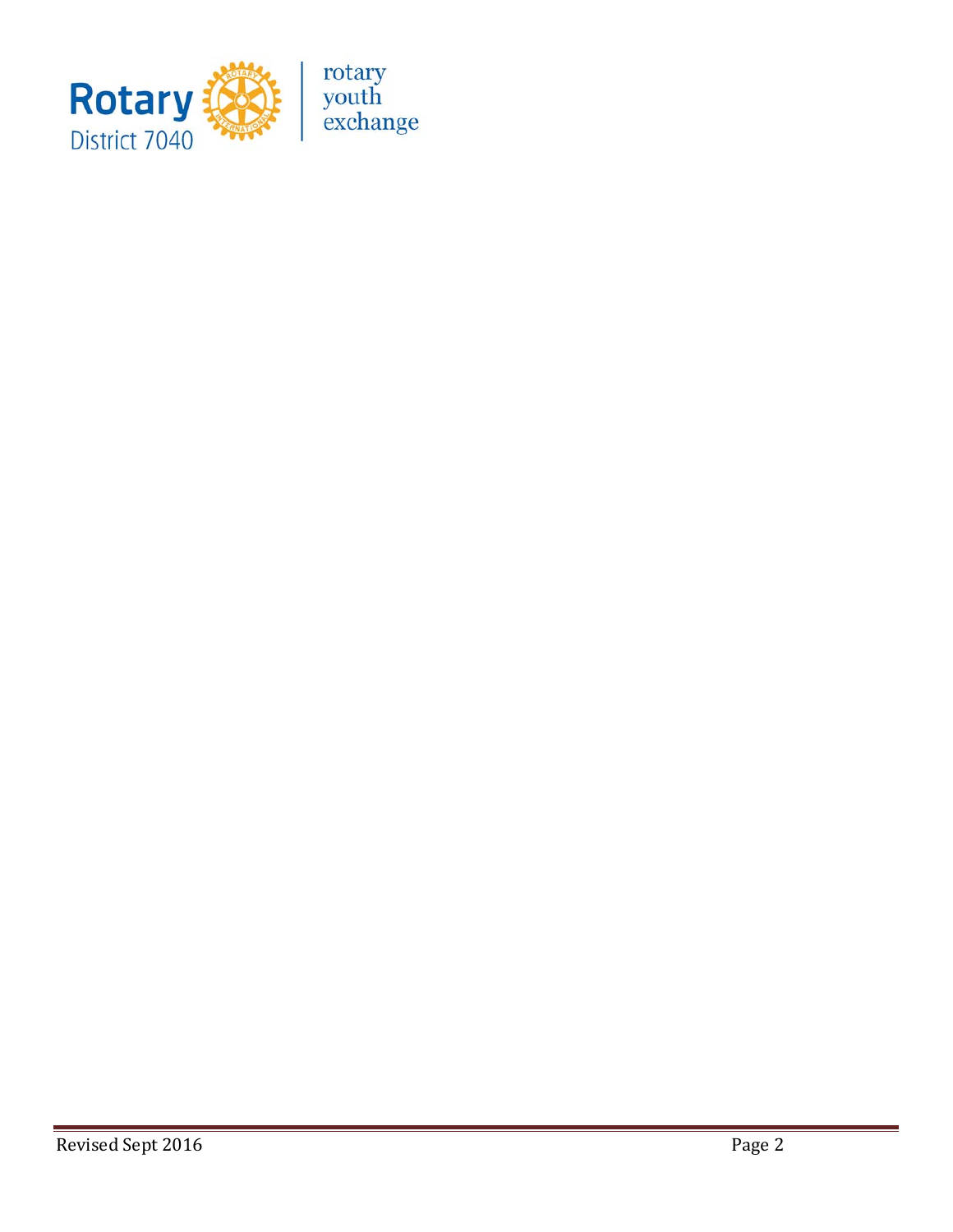

## **Table of Contents**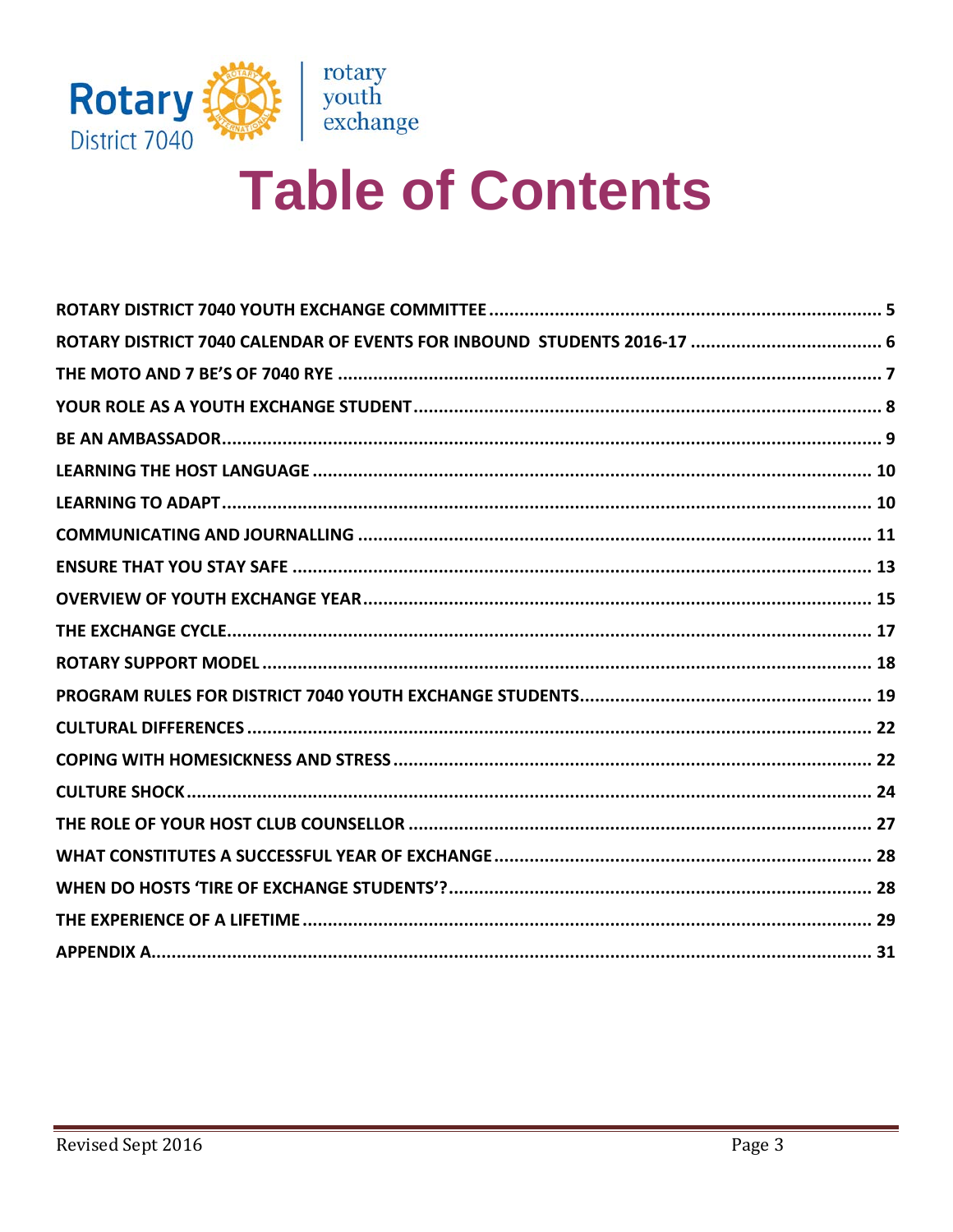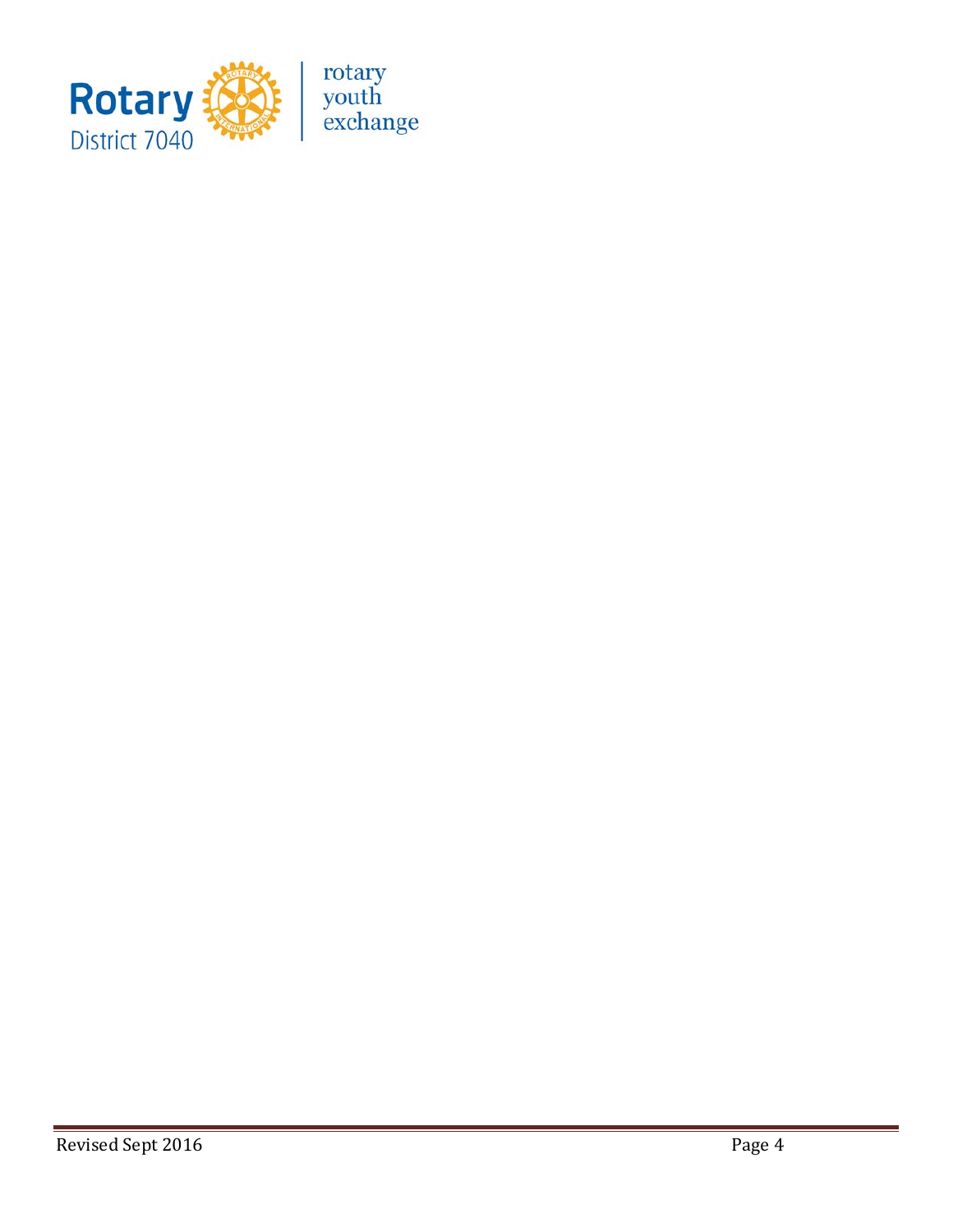

### **ROTARY DISTRICT 7040 YOUTH EXCHANGE COMMITTEE**

| <b>POSITION</b>                                                                     | <b>NAME</b>              | <b>TELEPHONE</b>                                                                        | <b>EMAIL</b>                    |
|-------------------------------------------------------------------------------------|--------------------------|-----------------------------------------------------------------------------------------|---------------------------------|
| Chair                                                                               | Joe Fontes               | Home: (613) 649-2339<br>Cell: (613) 433-4667                                            | fontesjoe@gmail.com             |
| Vice-Chair/ Public<br><b>Relations &amp;</b><br>Correspondent                       | Patrick Mahaffy          | Cell:<br>$(613)$ 406-0933                                                               | maha0061@algonquinlive.com      |
| Treasurer &<br>Past Chair                                                           | <b>Sherri Agnew</b>      | Home: (613) 384-8618<br>Work: (613) 544-9400<br>ext 1225<br>Cell:<br>$(613) 532 - 5525$ | sherri@agnewfoods.com           |
| Secretary                                                                           | Dave Pelletier           | Home: (613) 258-5631<br>Cell:<br>(613) 852-6872                                         | <u>rotary_dave@ca.inter.net</u> |
| <b>Inbound Student</b><br><b>File Coordinator-</b><br>Canada                        | Sue Kolar                | Home: (613) 253-0672<br>$(613)$ 327-6628<br>Cell:<br>Work: (873) 469-3951               | smk.rotary@sympatico.ca         |
| <b>Inbound Student</b><br>File & Sevis<br>Coordinator - USA                         | <b>Carol Hunter</b>      | Home: (518) 483-3881<br>(518) 569-4532<br>Cell:                                         | carolghunter@gmail.com          |
| <b>Rotex Student</b><br>Coordinator /<br><b>STEP Coordinator</b><br>& Correspondent | Françine Allard          | Home: (613) 547-6002<br>Work: (613) 843-6985                                            | mfeallard@hotmail.com           |
| Training<br>Coordinator                                                             | <b>Sharon Miller</b>     | Home: (613) 534-5257<br>$(613)$ 363-5053<br>Cell:                                       | sharon7040yex@hotmail.com       |
| <b>Youth Protection</b><br>Officer &<br>Correspondent                               | Cheryl Haydock           | $(613)$ 484-6404<br>Cell:                                                               | cherylh@mihigroup.com           |
| <b>Public Relations</b><br>Coordinator &<br>Correspondent                           | <b>Phillippe Mahaffy</b> |                                                                                         | phillippe.mahaffy@hotmail.com   |
| Insurance<br>Coordinator                                                            | Doug Bickerton           | Home: (613) 382-5187<br>Cell:<br>$(613) 530 - 5187$                                     | dbick@kos.net                   |
| Correspondent &<br>District Chair of<br><b>Youth Services</b>                       | Claude Laliberté         | Cell:<br>(819) 347-2992                                                                 | rotaryclaude@sympatico.ca       |
| Member at Large                                                                     | <b>Miriam Fraser</b>     | Home: (613) 838-3713<br>Cell:<br>(613) 297-5282                                         | mef@rogers.com                  |
| Honorary Chair                                                                      | <b>Kathy Duley</b>       | (518) 572-2534<br>Cell:                                                                 | kcompedge@aol.com               |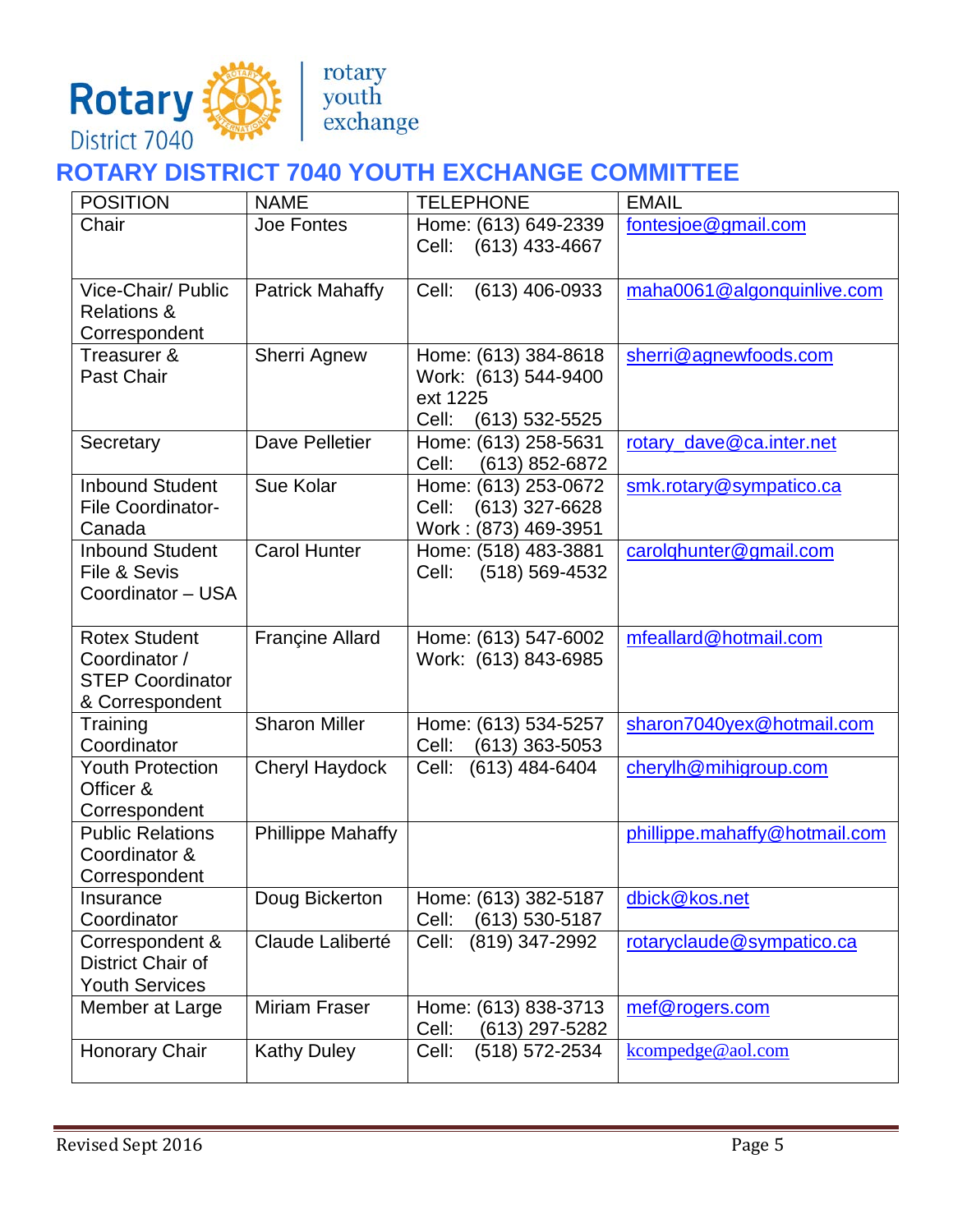

### **ROTARY DISTRICT 7040 CALENDAR OF EVENTS FOR INBOUND STUDENTS 2016-17**

| <b>DATE</b>              | <b>EVENT</b>                                                                            | <b>LOCATION</b>                                        |
|--------------------------|-----------------------------------------------------------------------------------------|--------------------------------------------------------|
| 16 - 18 September, 2016  | <b>Inbound Orientation</b>                                                              | Camp Overlook,<br>Malone, New York                     |
| 28 - 30 October, 2016    | District Conference &<br><b>Halloween Party</b>                                         | Ottawa Conference & Event<br>Center<br>Ottawa, Ontario |
| $02 - 04$ December, 2016 | Christmas party                                                                         | Boys & Girls Club,<br>Kingston, Ontario                |
| 06 - 08 January, 2017    | <b>Country Fair/Outbound</b><br><b>Orientation Part 1</b>                               | Ramada Inn,<br><b>Cornwall Ontario</b>                 |
| 10-12 February, 2017     | <b>Winter Carnival (Optional</b><br>Event)<br>To be paid by student approx.<br>\$600.00 | To be confirmed<br>Quebec City, Quebec                 |
| 28 - 30 April, 2017      | <b>Spring Retreat</b>                                                                   | Ottawa Area,<br>Ottawa, Ontario                        |
| 16 - 18 June, 2017       | <b>Final Weekend</b>                                                                    | Renfrew Area.<br>Renfrew, Ontario                      |

Please note that your attendance is expected at all of the above events and that the cost is covered by your hosting club who is also responsible for your transportation to and from the event. The only exception is the Quebec City trip which is optional and must be paid for by the student. (approximate cost is \$600.00). We ask that you kindly note the above dates on your calendar and advise your host family and club counsellor immediately so that they can plan accordingly.

Additional tours during or at the end of your exchange may be available and will be discussed as information becomes available. Be sure to let us know of your interests in this regard.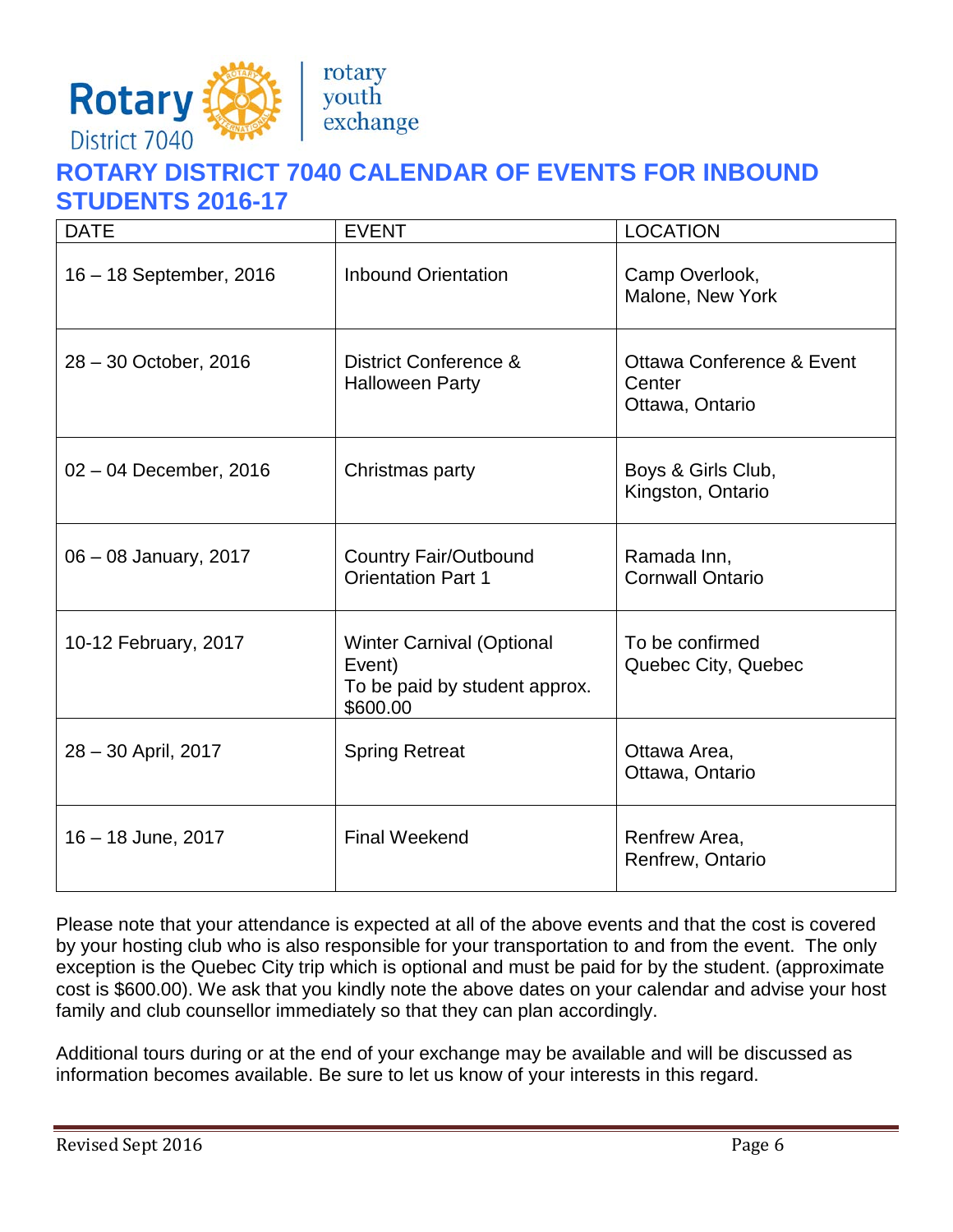



*BE a Person of Action I take initiative!*

## *BE Curious*

*I seek to understand!*

### *BE Purposeful I have clear goals and move steadily towards them!*

*BE Grateful I focus on things I can be thankful for!*

### *BE Respectful I am courteous and gracious to all!*

*BE Accountable I am answerable for my behaviour!*

### *BE of Service I give of myself!*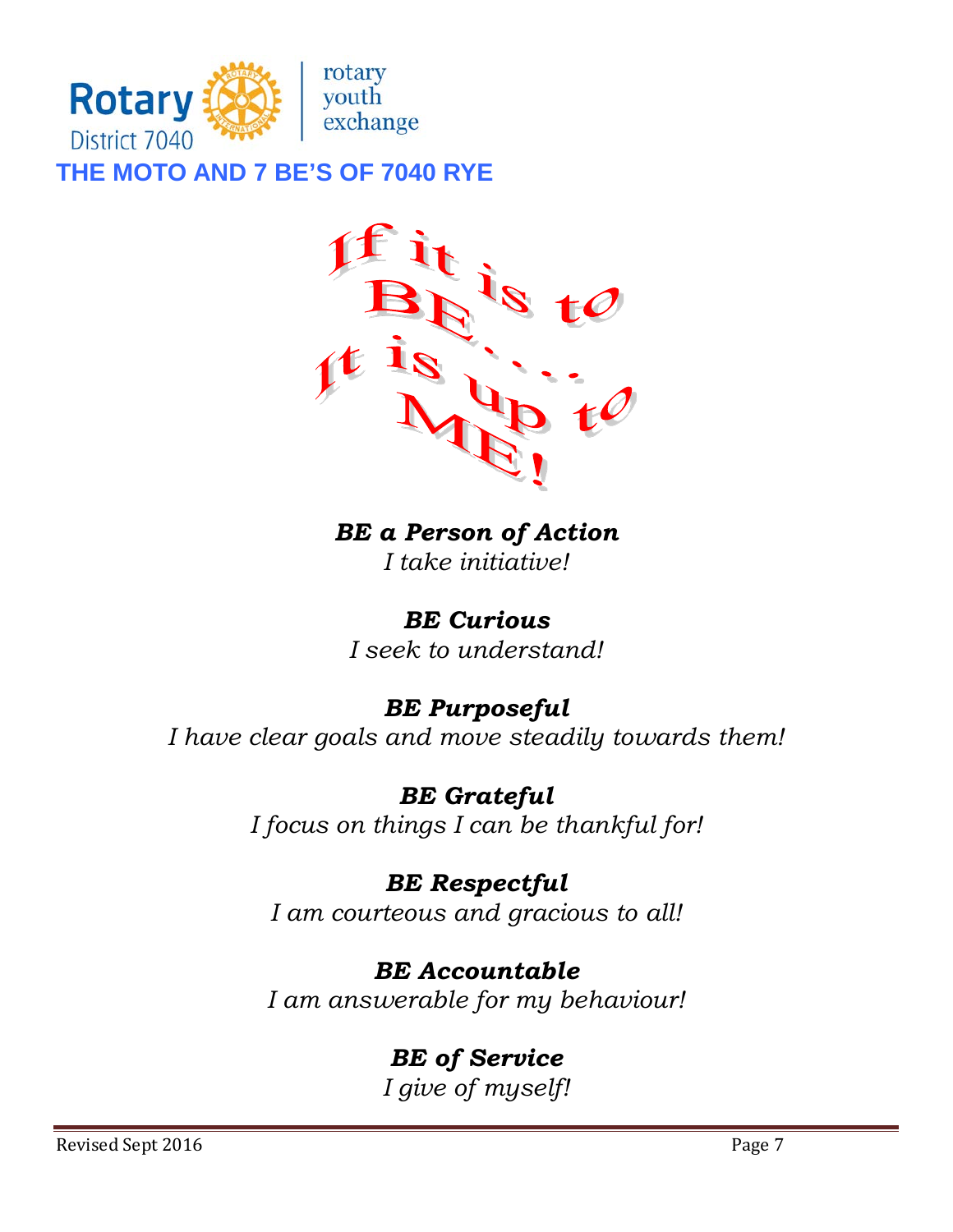

### **YOUR ROLE AS A YOUTH EXCHANGE STUDENT**

Your Host Parents, Club Chair and Counsellor will assist you in adapting. Remember, your culture is likely to be quite different and learning to 'fit in' and get comfortable in Canada or the United States can be a challenge – we understand this!

- $\ddot{\phantom{1}}$  You should keep in mind that your exchange is important to many people. Your successful exchange is important to each of the following:
	- o Your sponsor Rotary Club, which has placed their faith in you
	- o Your hosting Rotary Club, with whom you will live for one year
	- o Rotary International, because you represent Rotary wherever you go
	- o Your parents and all other members of your family
	- o Your country, which you are representing in the fullest way possible.
- $\ddot{\phantom{1}}$  To avoid any possible misunderstanding, the following are the ways to involve yourself so that you and everyone else concerned, can derive the greatest possible benefit from this exchange experience:
	- o In the first instance you must rid yourself of any idea that this year of exchange is a glorified holiday. You will indeed have a wonderful time, but never forget that you are on a serious mission in the promotion of international understanding and goodwill. This is not an overseas vacation.
	- o Live with your host family as a full member of the family in every way. Consider them as your parents, brothers and sisters, and participate in all aspects of your family's life.
	- o You must always attend the Rotary functions to which you are invited, putting aside without question any conflicting personal plans you may have made. To avoid conflict here, keep your diary up to date and advise your host family and Counsellor of your wishes and plans.
	- o During your period of exchange you may from time to time receive invitations to go on trips with a family other than your current hosts or school friends. Before accepting the offer, you must obtain consent from both your host Rotary Club Counsellor and your host family.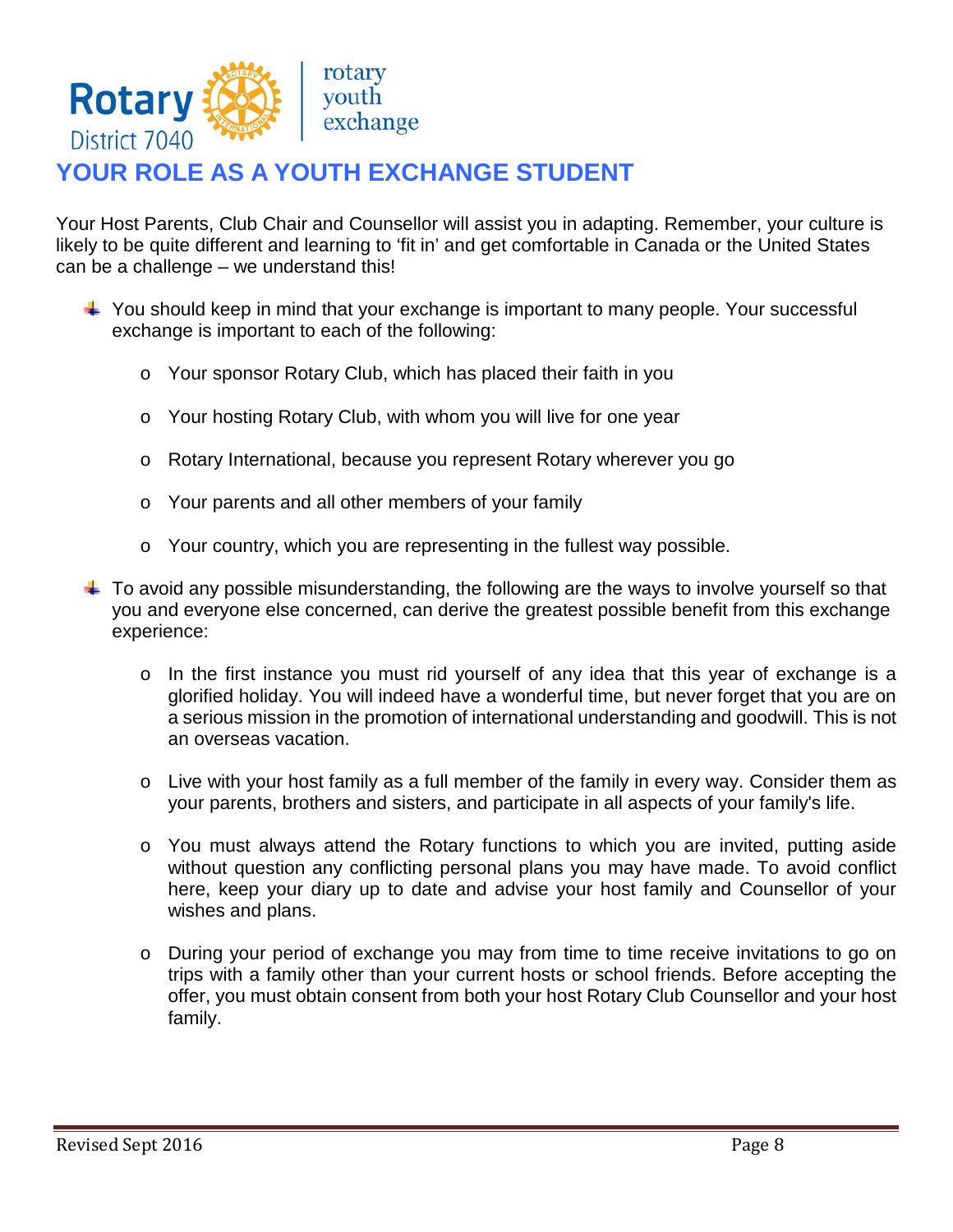

While in Canada or the United States you are an Ambassador for your home country and for Rotary. Accordingly, Rotary expects a high standard of behaviour from you, morally and ethically so that people will form a good impression of your home country and Rotary's Youth Exchange Program.

*As a participant in the Youth Exchange Program, you will be representing*

 $\overline{\phantom{a}}$  your country

*:*

- $\ddot{\bullet}$  your local community
- $\ddot{\bullet}$  your sponsor club
- $\ddot{\bullet}$  your family
- $\leftarrow$  Rotary International



#### *YOU are the official messenger of the Youth Exchange Program:*

- $\pm$  People will want to know about your home country, its lifestyle, your community and schooling.
- $\pm$  They will want to know about the issues facing your home country and perhaps in particular, issues facing young people in your country.
- People will want to know about **you**. Answer frankly, yet tactfully and be respectful at all times. Some issues may be sensitive so be prepared to be equally sensitive when you respond. However you can stand up for your opinion, but do it diplomatically.
- Ambassadors must have an open mind. Be tolerant and respectful of differences and under no circumstances criticize Canada or the United States.
- $\downarrow$  If asked to comment on differences you see, be thoughtful and sensitive in your response.
- $\downarrow$  If you do not work to ensure the success of your exchange, your host family and club will probably not take part again in the program.
- **Join In -** Attend Rotary sponsored events and host family events and show an interest in these activities. Volunteer to be involved. Don't wait to be asked! These opportunities widen your chances for friendships.

**Be prepared to speak to** Rotary and other service clubs, schools and community groups.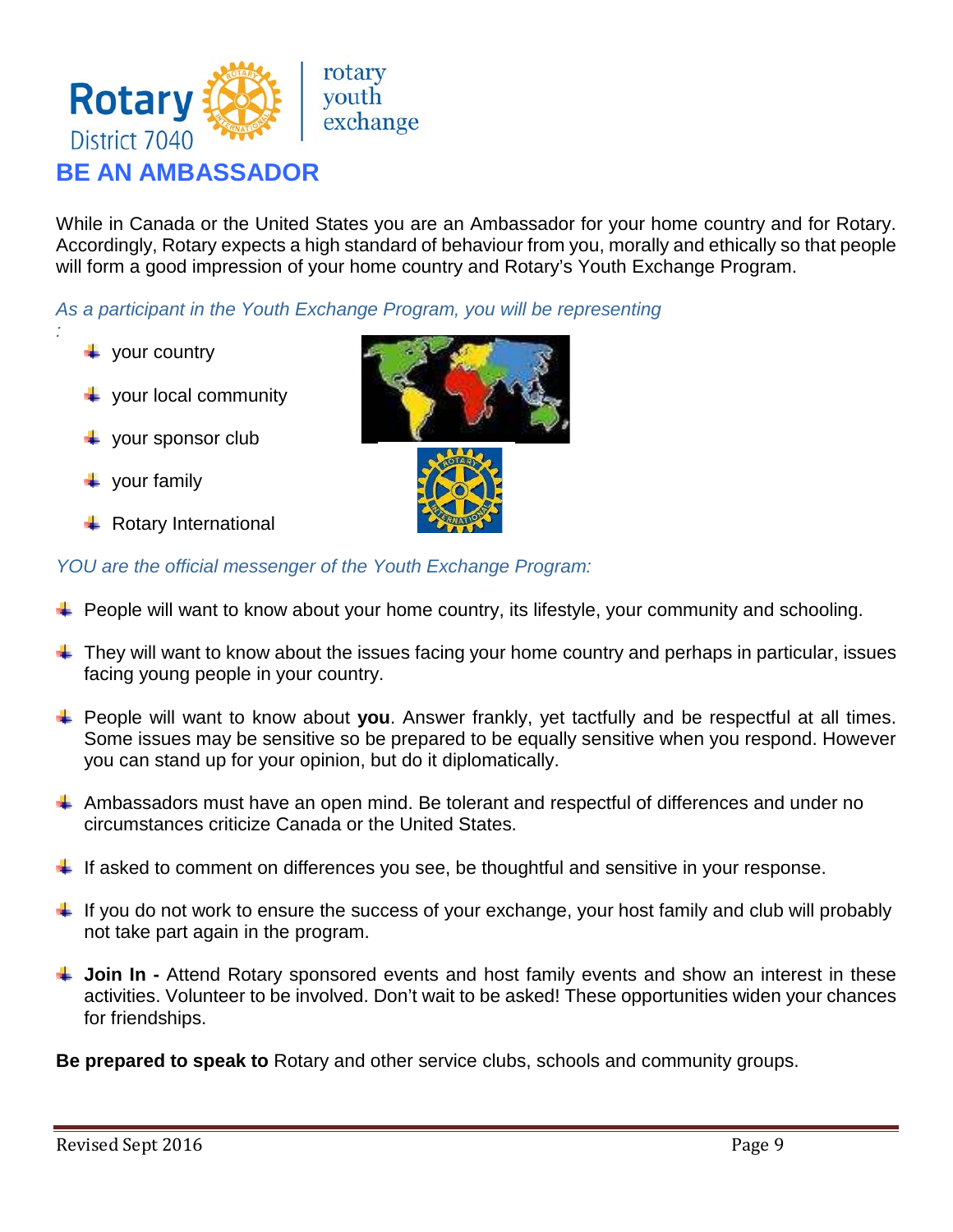

### **LEARNING THE HOST LANGUAGE**

*Whatever your level of proficiency is, please take note of the following suggestions:*

- Do not 'pretend' to understand because you believe you are 'expected' to understand. Ask for an explanation or translation.
- $\ddot{\phantom{1}}$  Practice, by engaging in real conversation. Conversing, reading and writing our language is necessary to develop true proficiency.
- $\ddot{+}$  Help your host families to label objects around the house, which can be a fun activity.
- $\blacktriangle$  You can practice your host language by giving more that just a "yes" or "no" answer.
- $\ddot{+}$  Have patience when communications are not clear, and speak slowly and clearly, with frequent checks for understanding.
- $\ddash$  Have a dictionary close at hand. Think of other words, other phrases, other sentences to get your message across.
- $\ddot{\phantom{1}}$  Use flashcards
- $\overline{\phantom{a}}$  Begin by reading children's books
- $\ddot{+}$  Make a game of using cassettes. See how many words or phrases you know by heart or in a row.
- $\ddot{\phantom{1}}$  Watch TV and attempt to read newspapers or magazines in your host language
- $\ddot{\phantom{1}}$  Write to your host families, your teacher, other inbound students, or to yourself! Learn to put your thoughts on paper.

### **LEARNING TO ADAPT**

*Learning to adapt means:*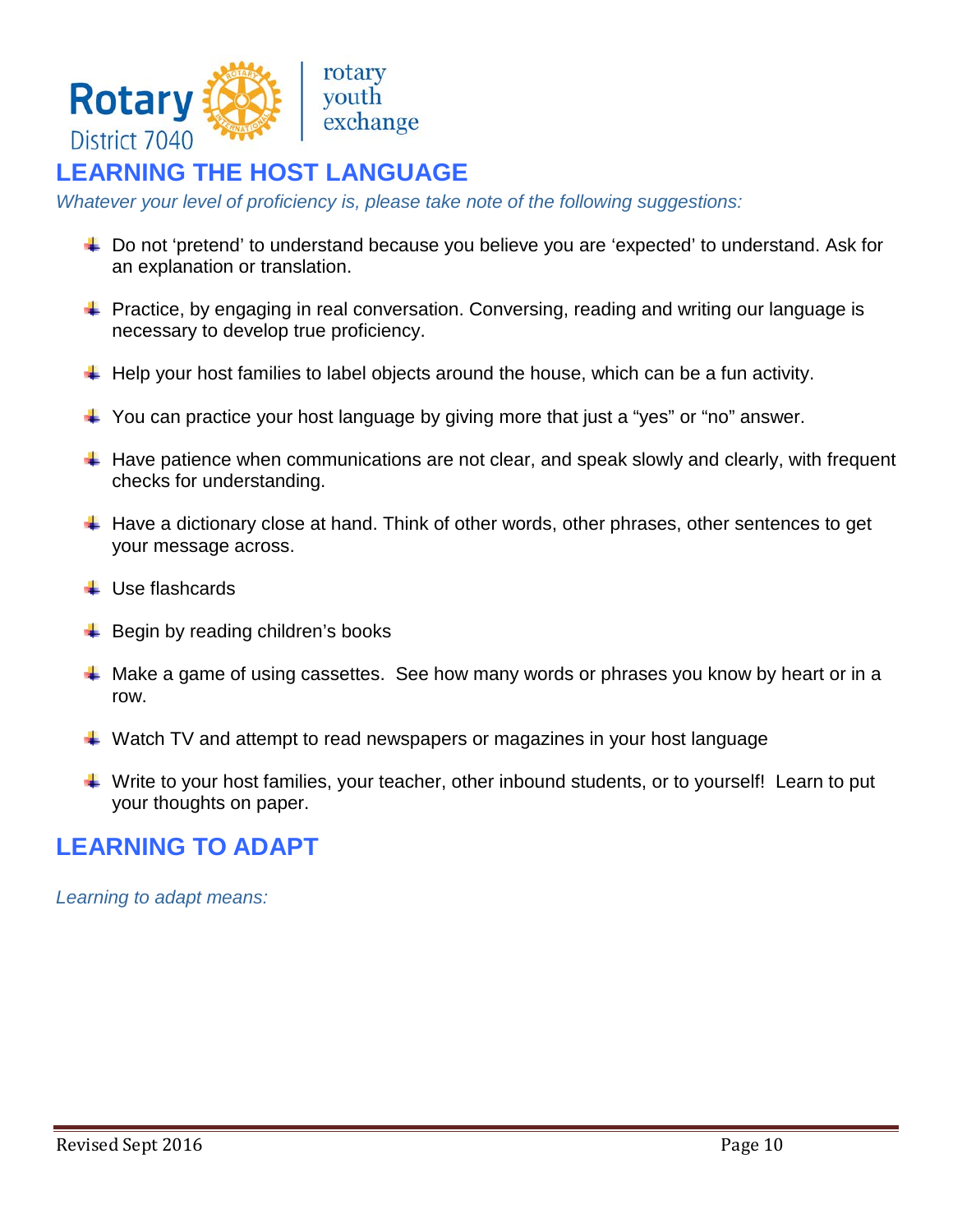

### rotary youth exchange

- Being willing to try new things.
- Doing things differently.

Accepting that our cultural differences are neither better nor worse than yours, but simply *different.*

Do not criticise our country and culture, and please do not criticise your own.

### **COMMUNICATING AND JOURNALLING**



**KEEPING IN TOUCH**

↓ Once your year of exchange has commenced there will be many people interested in knowing and hearing about your experiences and the progress of the exchange - both the good and the bad! They include your family, your sponsor club, counsellor and district, your friends back home, and your host club, host counsellor and the Youth Exchange Committee here in District 7040.

 $\downarrow$  Of course, in the ever changing world of communication, it's now so easy through the Internet and e-mail. It's important to keep open the lines of communication with your home, community and especially your friends, as it will help you 'settle back in' vou return from will help you 'settle back in'

your exchange.

- $\Box$  Don't spend too much time on the computer  $\Box$ time you spend connected to your home  $\frac{1}{2}$   $\frac{1}{2}$  Country, the less time you are spending being focused on your  $\sqrt[n]{x}$
- Learn more about us by checking out our D7040 Youth Exchange website at [www.ye.rotary7040.com.](http://www.ye.rotary7040.com/)



↓ Join us on facebook at "Rotary District 7040 Youth Exchange 2016-17 Inbounds/Rebounds". It is a great place to share your photos with the group, get reminders about upcoming events and share comments and stories about your growth during this exchange.

### **KEEPING TRACK OF YOUR GROWTH**

 $\pm$  Be sure to keep a journal of your exchange and try to get into the habit of making daily, if not weekly entries.. It is fun to review it at the end of each month. Capture your feelings and insights and describe how you worked through any difficult times.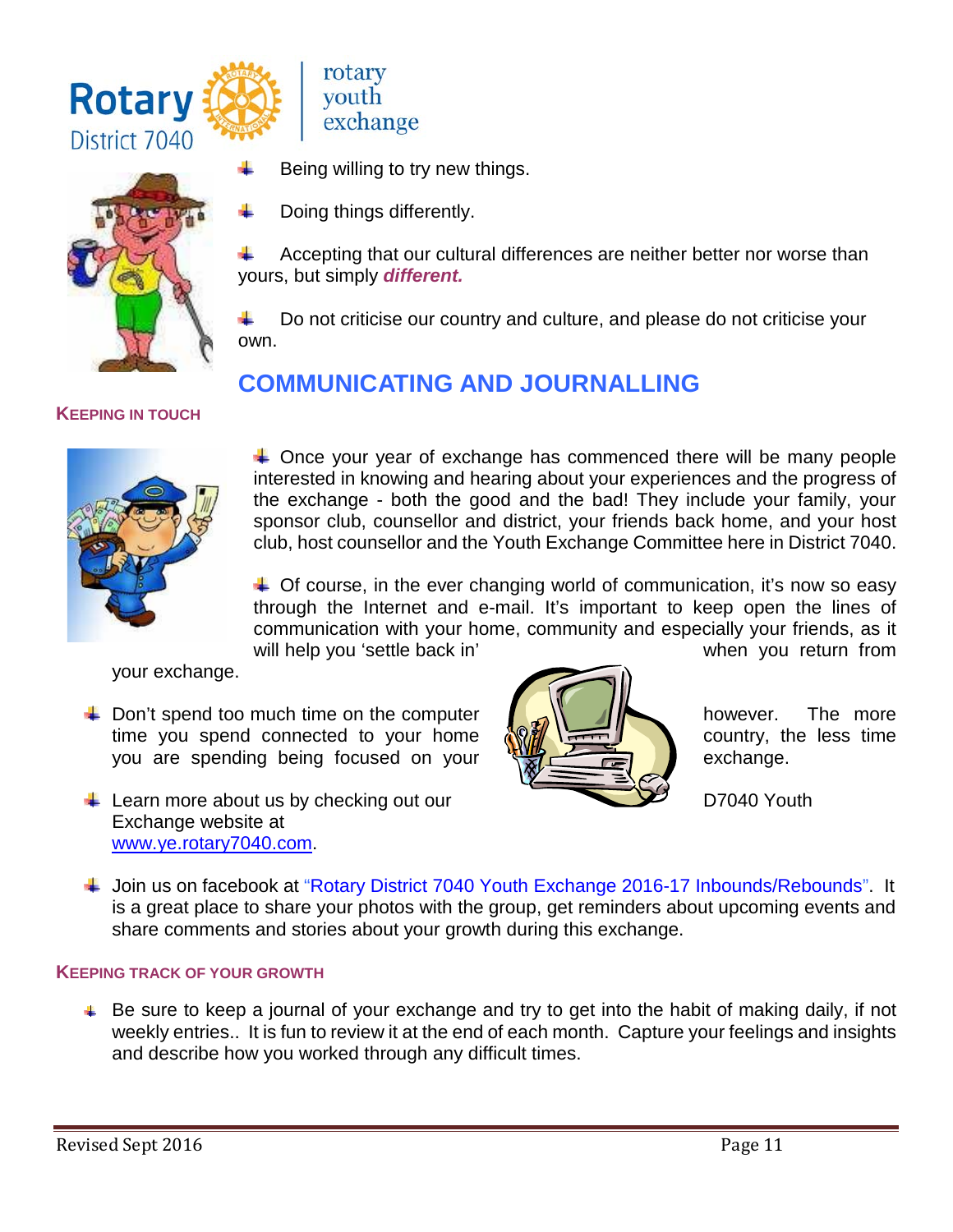

- **Take lots of photos. You probably won't be returning any time soon and you want to capture** all of the memories. Be sure to keep them labelled as it is easy to mix dates, places and people up.
- Send postcards, write letters, keep a blog just keep track!

#### **THANK YOU NOTES**

 $\ddot{\phantom{1}}$  Don't forget to write Thank You notes to the people who host you overnight, take you on trips or in any way assist you during your exchange.

#### **BUSINESS CARDS**

 $\overline{\phantom{a}}$  Be sure to keep track of all of the business cards you collect from people you meet along your journey. They are a great souvenir and a great tool for staying in touch.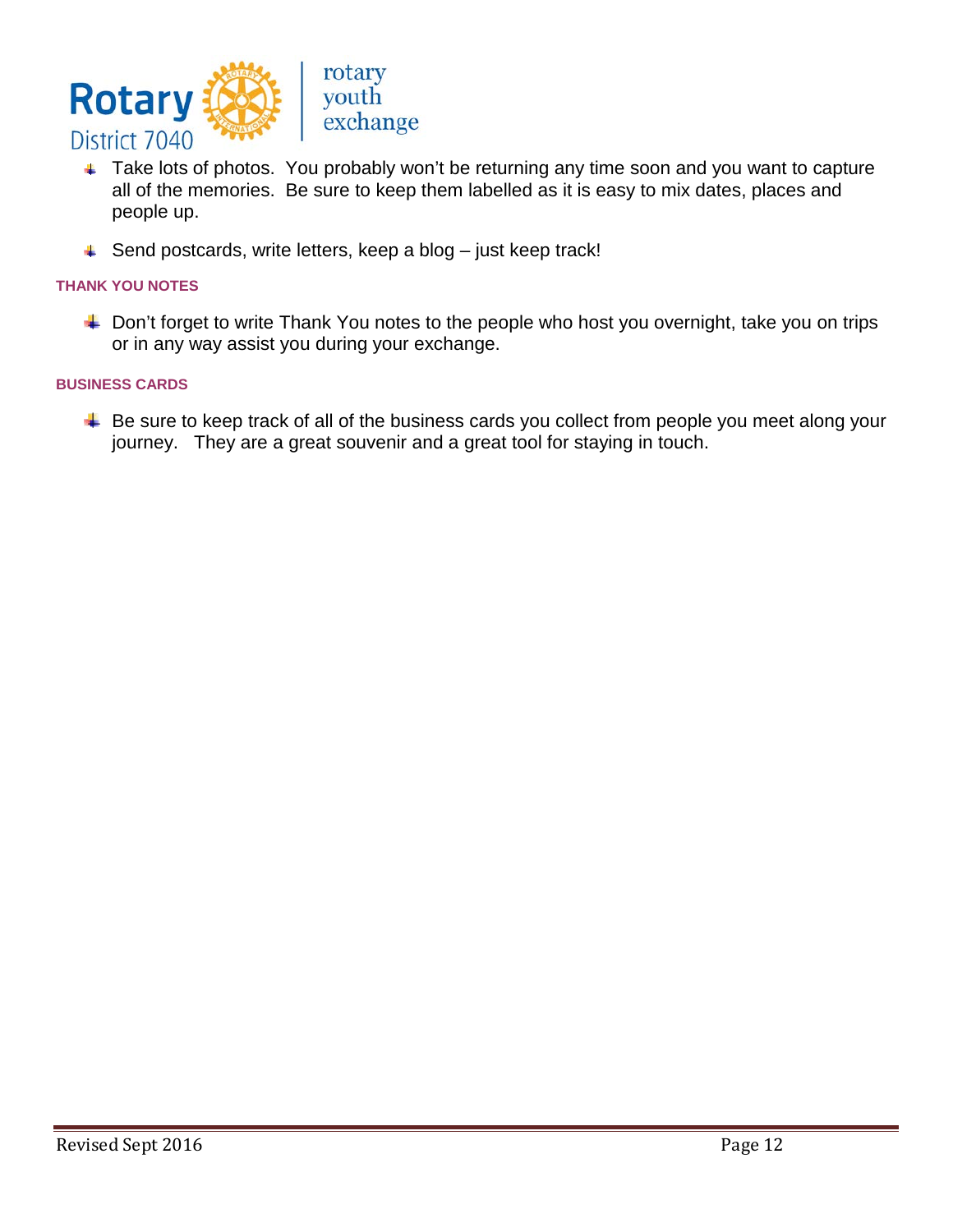

### **ENSURE THAT YOU STAY SAFE**



 $\downarrow$  If you have a problem or are worried about something, always tell an adult you trust about it, such as your teacher, counsellor or current or recent host parents. NEVER suffer in silence!

 $\downarrow$  Pack your own suitcase and never carry items abroad for others.

 $\downarrow$  Carry the telephone numbers for the emergency services in your host community and keep them handy.

- $\ddot{\phantom{1}}$  Tell someone where you are going and what time you will be home don't change your plans at the last minute as this can cause confusion.
- $\ddot{\phantom{1}}$  Look out for anything that might hurt or threaten you or anyone in your group and tell someone responsible.



 $\ddot$  If you are out at night in the centre of town, make sure you are near street lights. Wherever you are, make sure that you don't get separated from your friends.

 $\downarrow$  If you need to use a public toilet, go with a friend.

 $\ddot{+}$  If you do get lost or separated go to a shop or place where you will be seen by lots of people to ask for directions.

- $\downarrow$  If someone you don't know talks to you, just walk away.
- $\ddot$  Have the details of your accommodation on you, whether it's your host family's address and telephone number or hotel or campsite details.
- $\overline{\phantom{a}}$  Keep enough money to make a telephone call.
- $\ddot{\phantom{1}}$  Keep your money hidden in an inside pocket, bum bag, concealed money belt or something similar – choose whichever is comfortable for you.



Arrange for someone to pick you up at night unless you can take public transport where you are amongst a sizeable group of people.

Make sure you know the person who is coming to pick you up. Never get into a car unless it is with this arranged person.

 $\downarrow$  If you are on a bus and someone makes you feel unsafe, move to a seat near the driver.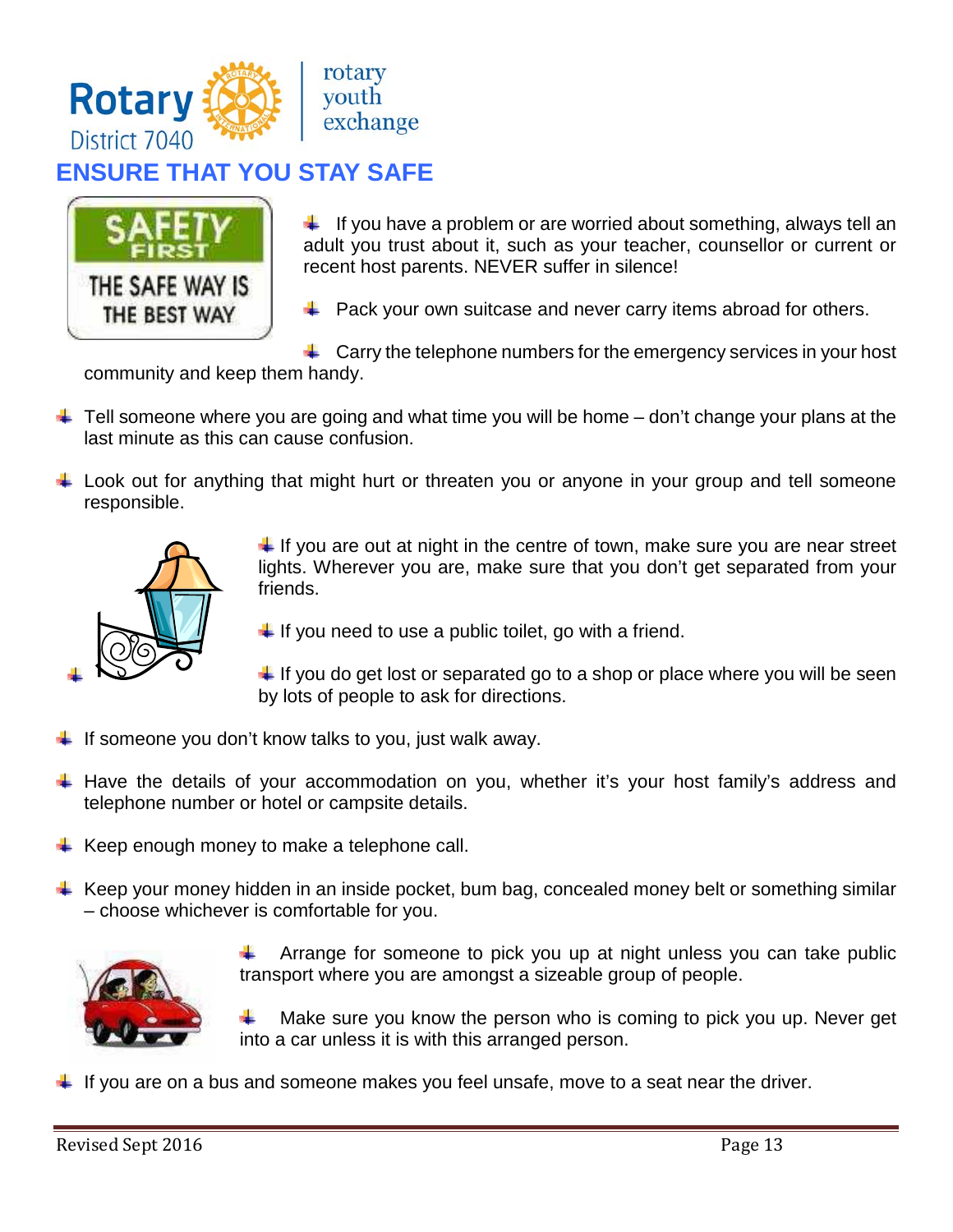

- **Dress and behave sensibly and responsibly.**
- $\overline{\phantom{a}}$  Be sensitive to local codes and customs.
- ↓ Think things through carefully before you act and do not take unnecessary risks.
- Always look and behave confidently.
- $\ddot{\phantom{1}}$  Put important emergency contact numbers into your phone immediately or carry them in your wallet or purse. You should have the following contact information:
	- **E** Rotarian Counselor
	- Club President
	- **↓** District Youth Exchange Chair
	- $\downarrow$  Local medical, dental and mental health professionals
	- Local law enforcement agencies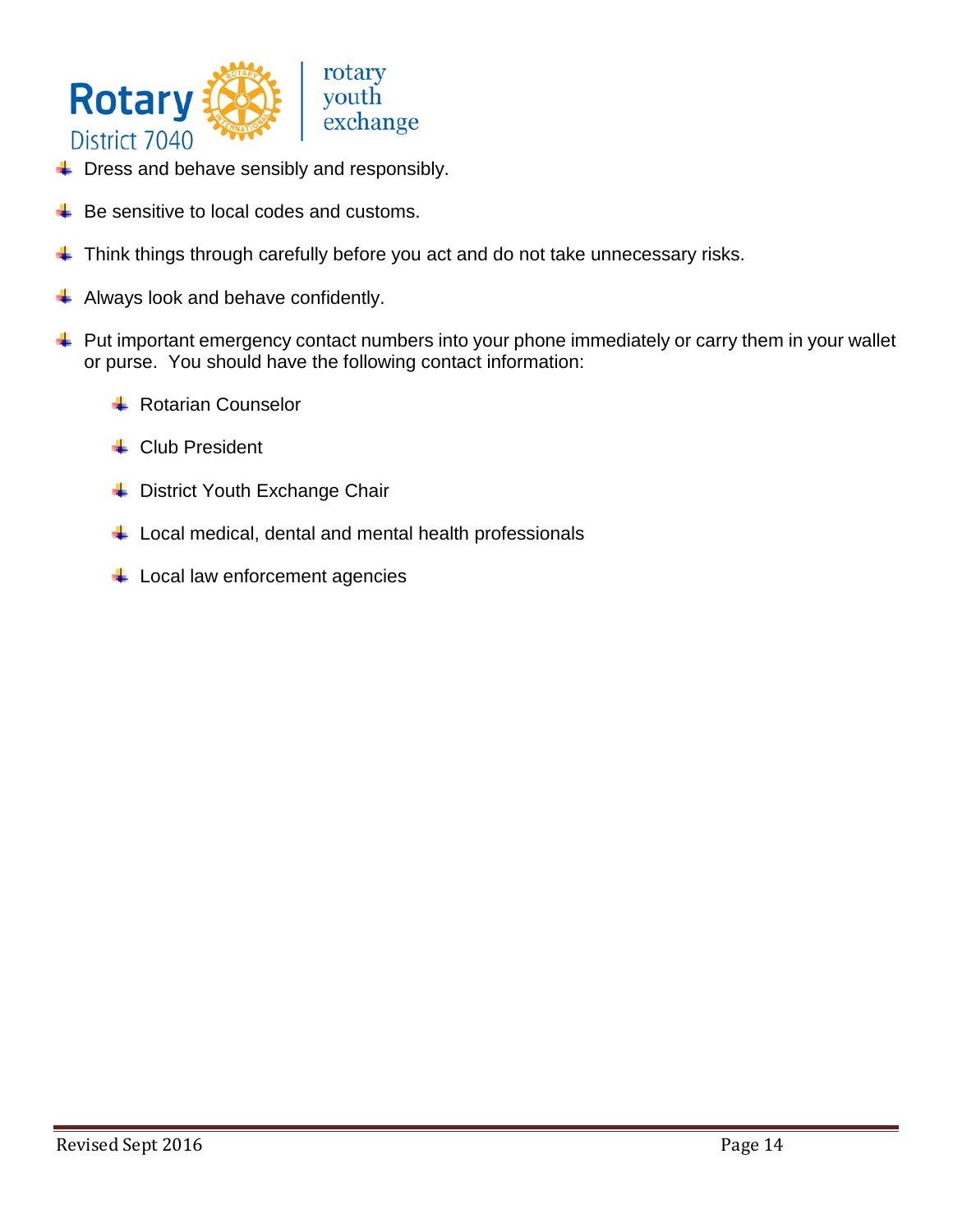

**OVERVIEW OF YOUTH EXCHANGE YEAR**

| <b>MONTH</b>           | <b>PHASE</b>                                                                               | WHAT YOU SHOULD BE DOING                                                                                                                                                                                                                                                                                                                                                                                                                                                                                                                                                           | <b>REMINDERS</b>                                                |
|------------------------|--------------------------------------------------------------------------------------------|------------------------------------------------------------------------------------------------------------------------------------------------------------------------------------------------------------------------------------------------------------------------------------------------------------------------------------------------------------------------------------------------------------------------------------------------------------------------------------------------------------------------------------------------------------------------------------|-----------------------------------------------------------------|
| JULY-<br><b>AUGUST</b> | TRAVEL &<br><b>HONEYMOON</b>                                                               | Get busy. Remember that these first few weeks are your<br>chance to make life-long friends. It is not the time to be shy.<br>Take it all in and get to know your surroundings. Meet your<br>Rotary Club members. Find your routine. Work on your<br>language skills. Identify your cultural mentor.                                                                                                                                                                                                                                                                                | Watch the phone<br>calls and e-mail                             |
| <b>SEPTEMBER</b>       | <b>END OF</b><br>HONEYMOON /<br><b>START OF</b><br><b>ADAPTATION</b>                       | Start with good habits. Write in your journal every night.<br>Mark on a calendar what you did every day. Answer the<br>phone from time to time. Get to know your host parents.<br>Learning the language is your priority. Watch for<br>homesickness. Use your support system. Keep busy. Cook<br>a typical meal from your home country for your host family.                                                                                                                                                                                                                       | Write home                                                      |
| <b>OCTOBER</b>         | <b>ADAPTATION</b>                                                                          | Homesick? Don't call home! Talk to your Rotary or Rotex<br>support people. Don't dump it on your parents. Get out of<br>that funk. Break the routine a little every day to keep things<br>fresh. Avoid spending long amounts of time by yourself.<br>Having trouble with the language? Find someone to talk to; a<br>host sibling, a "cultural mentor", or even your Rotary<br>Counselor. Give and take. Make a trade; host language for<br>some of your language.                                                                                                                 |                                                                 |
| <b>NOVEMBER</b>        | <b>ADAPTATION</b>                                                                          | Have you made many friends yet? If not, get out there and<br>mingle. Remember, you want to make as many people miss<br>you as you can when you leave. There is nothing better to<br>make you stop thinking about yourself than to help someone<br>else. If you are feeling a little lost, find someone in need and<br>give him/her a hand. You will get it back 10X. You might<br>hit a language plateau here. Keep working the language. Try<br>something new. Speak at your Rotary Club. If you move<br>host families, you might have another challenge. Make the<br>best of it. | Send Holiday<br>presents home<br>early. By<br>November $15th$ . |
| <b>DECEMBER</b>        | <b>ADAPATION/</b><br><b>ASSIMILATION</b><br>TRANSITION -<br><b>HOLIDAY</b><br><b>BLUES</b> | Time to stay focused. You need to get through the period<br>from the end of November until January 1st strong. Don't get<br>hung up with missing the holidays at home. Keep Rotex in<br>mind here. They will help. The more you contact "home"<br>though, the worse it will be. Tell your host family how you<br>celebrate the holidays.                                                                                                                                                                                                                                           | Keep phone calls<br>and e-mails to<br>"home" down.              |
| <b>JANUARY</b>         | <b>ADAPTATION/</b><br><b>ASSIMILATION</b>                                                  | Now for the good stuff. You should feel good speaking the<br>language and you should have made some friends. Make the<br>most of it. From now on, you are on a roll. Hey! Where's<br>my report!                                                                                                                                                                                                                                                                                                                                                                                    |                                                                 |
| <b>FEBRUARY</b>        | <b>ADAPTATION/</b><br><b>ASSIMILATION</b>                                                  | You should be busy now. Friends, school and lots of<br>activities. Don't forget host families (including the first one).                                                                                                                                                                                                                                                                                                                                                                                                                                                           | Call your host<br>counselor and<br>check in with<br>him/her     |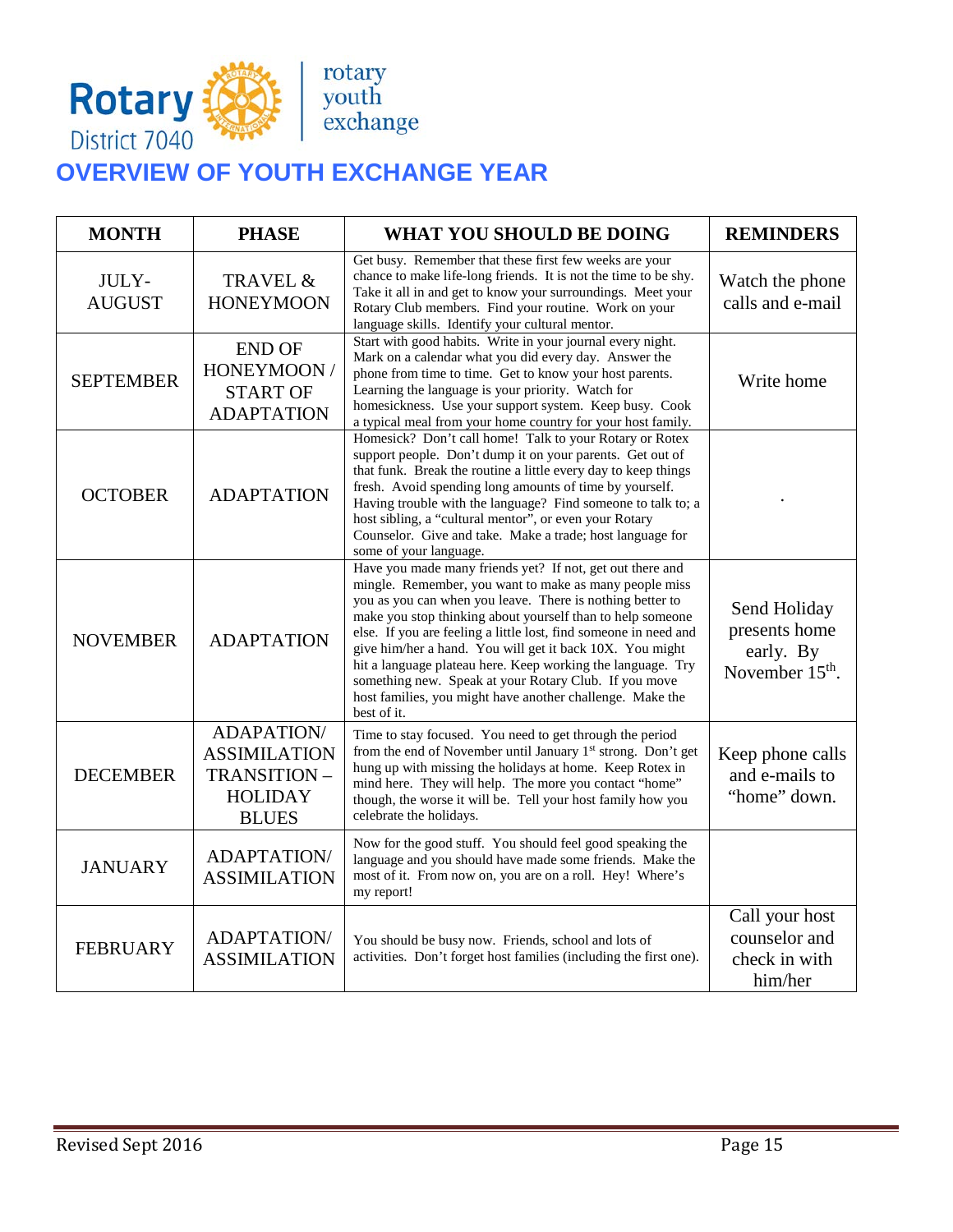

| <b>MARCH</b>  | <b>ASSIMILATION</b>                                                       | Are you giving as well as taking? Don't just be doing your<br>own thing. You speak the language and you know some<br>people. You fit in. Use it to help other people. Speak to<br>little kids in schools, volunteer in your community, teach<br>someone some of your language, help with your Rotary<br>Club's projects. This is the part of the roller coaster ride<br>when you get to let go of that safety bar, put your hands in<br>the air and scream as loud as you can. This is "The Monster<br>Hill" of your exchange.                                                                                                                                                                                                                                                                                                                                | <b>Make your flight</b><br>reservations<br>home. Don't rush<br>home, but don't<br>stay too long.                                     |
|---------------|---------------------------------------------------------------------------|---------------------------------------------------------------------------------------------------------------------------------------------------------------------------------------------------------------------------------------------------------------------------------------------------------------------------------------------------------------------------------------------------------------------------------------------------------------------------------------------------------------------------------------------------------------------------------------------------------------------------------------------------------------------------------------------------------------------------------------------------------------------------------------------------------------------------------------------------------------|--------------------------------------------------------------------------------------------------------------------------------------|
| <b>APRIL</b>  | <b>ASSIMILATION</b>                                                       | Are your parents visiting? Plan it out for them. Remember,<br>you are the one who is in charge of their having a good<br>experience. Let them into "your world". Introduce them to<br>your host family, your host Rotary Club, your friends and<br>your town. Let them see you as the mature tour guide, master<br>of the language. They aren't coming? No problem - you<br>have a lot going on. Dig in and make the most of it because<br>this time is fleeting! Hey, don't you owe someone a report?!!                                                                                                                                                                                                                                                                                                                                                      |                                                                                                                                      |
| <b>MAY</b>    | <b>ASSIMILATION</b><br>& RE-ENTRY<br><b>ANXIETY</b>                       | This should be as good as it gets; you love your host country<br>and you are starting to get that dreaded re-entry anxiety. It<br>has to happen, you know that. Don't waste one second<br>wishing it won't. Spend as much time as you can with<br>friends, host families and the people you will miss most.<br>You can spend time with people from your country and other<br>exchange students when you get home so spend what little<br>time you have with people who you won't see for a while.                                                                                                                                                                                                                                                                                                                                                             | Make time for<br>your host<br>families!                                                                                              |
| <b>JUNE</b>   | <b>ASSIMILATION</b><br>& RE-ENTRY<br><b>ANXIETY</b>                       | Get ready to leave. Make sure that you are not putting off<br>spending time with people. If you want to buy things to take<br>with you, start early. Don't go rushing around the night<br>before you leave. You will be cheating your friends and<br>family out of your time. Leave gracefully. Don't leave a<br>mess. Pay your obligations. Return what you've borrowed.<br>Say "thank you" as many times as you can.                                                                                                                                                                                                                                                                                                                                                                                                                                        | Read "So You<br>Think You're<br>Home Now"                                                                                            |
| <b>JULY</b>   | <b>RE-ENTRY &amp;</b><br><b>REVERSE</b><br><b>CULTURE</b><br><b>SHOCK</b> | Pack early. Get rid of things that are just clutter. Make sure<br>you have your passport, tickets and that your bank account is<br>closed (if you had one). Exchange money. Don't come<br>home with a lot of foreign money you might not need for a<br>while. Have some local currency with you in case you need<br>it at the airport. Have some home currency with you for<br>when you land, at least enough to get a meal or two.<br>Remember, the success of an exchange is measured in the<br>number of tears when you leave; yours and theirs. Smile<br>when you get back to your home country. Thank your<br>parents for your year. Spend some time with them, at least<br>two days, before you go running around finding your friends.                                                                                                                 | <b>START</b><br><b>WORKING ON</b><br>YOUR ROTARY<br><b>REBOUND</b><br>SPEECH.                                                        |
| <b>AUGUST</b> | <b>REVERSE</b><br><b>CULTURE</b><br><b>SHOCK</b>                          | Get into your new life. Listen to what you are saying. Are<br>you being critical about "home"? Are you telling everyone<br>you can find about your year or are you keeping it to<br>yourself? Are you keeping busy or are you moping around<br>the house missing your host country? Was it really easy for<br>you to come back? Think about why that is so. Get ready for<br>school to start. Make little steps each day to get back into<br>this culture. Talk to Rotex and to your District and Club<br>Counselors about what you did and what you are doing now.<br>Remember that the deeper you were able to assimilate into<br>your host culture, the longer it will take you to find that "bi-<br>cultural balance" between your host country "self" and your<br>sponsor county "self". This is the start of your third year as<br>an exchange student. | Contact your<br>Sponsoring Club<br>and offer to do a<br>program on your<br>exchange.<br>Help us continue<br>to build the<br>program! |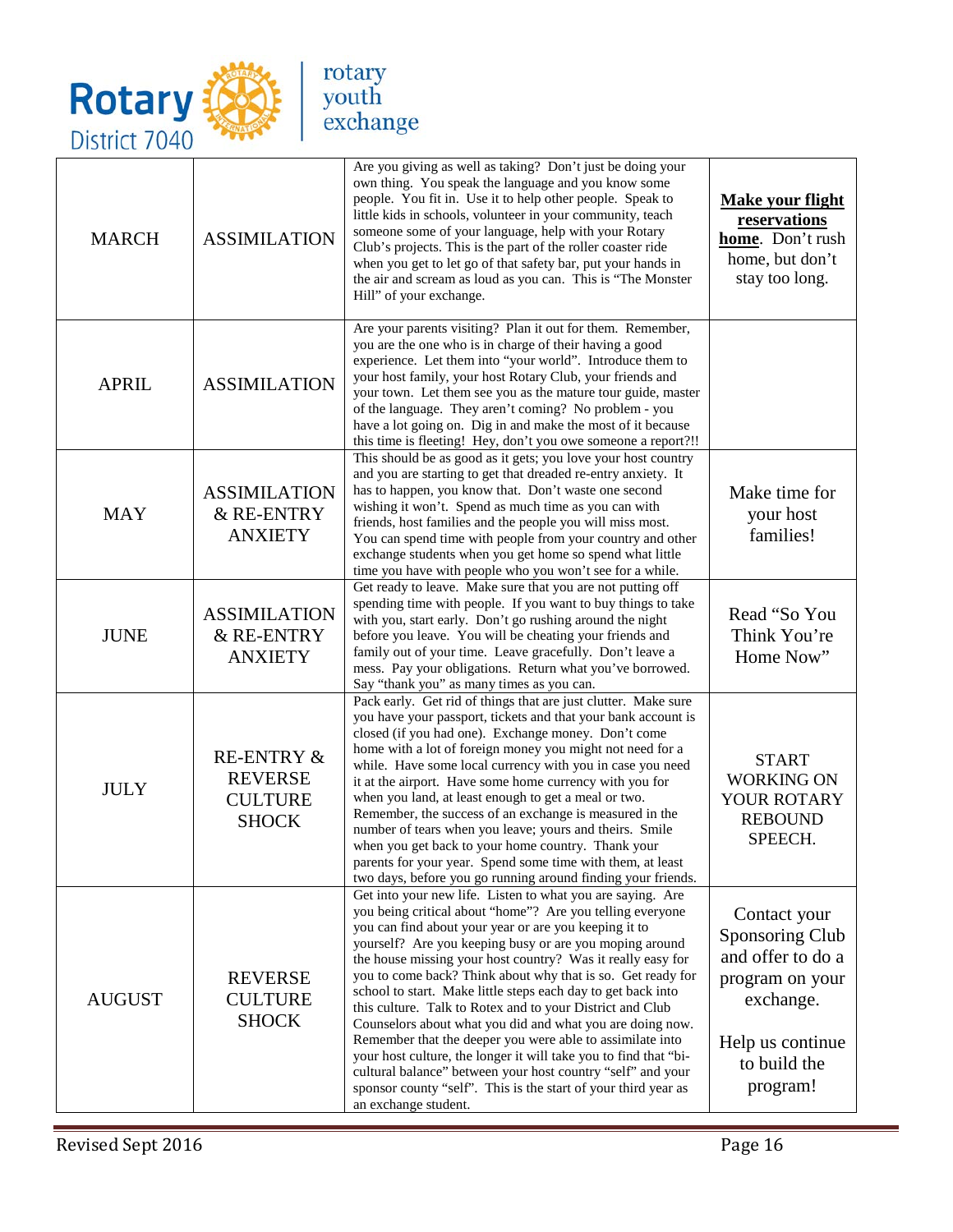

#### 1  $\mathcal{L}$ 3 4 5 6 7 8

#### *1. Application Anxiety*

#### *2. Selection/Arrival Fascination Elation Expectation*

#### *3. Initial Culture Shock: 1-6 Months*

*Novelty wears off Characteristics: Sleeping Habits Disorientation Language difficulties Fatigue (Mental/Physical) Eating*

#### *4. Surface Adjustments*

*After initial "down" Settle in: Language improves Navigate culture Friends Social Life*

*5. Mental Isolation Frustration increases New sense of isolation Boredom Lack of motivation Unresolved problems Language problems*

#### *6. Integration/Acceptance*

*Begin to examine society Accept surroundings/self*

#### *7. Return Anxiety*

*Preparation for departure Realize changes Desire to stay Results: Confusion/Pain Breaking of bonds No promise of renewal in future*

#### *8. Shock/Reintegration*

*Contrast of old and new Family/friends Difficulty to accept change Not the center of attention Others not interested in experience details Reorientation*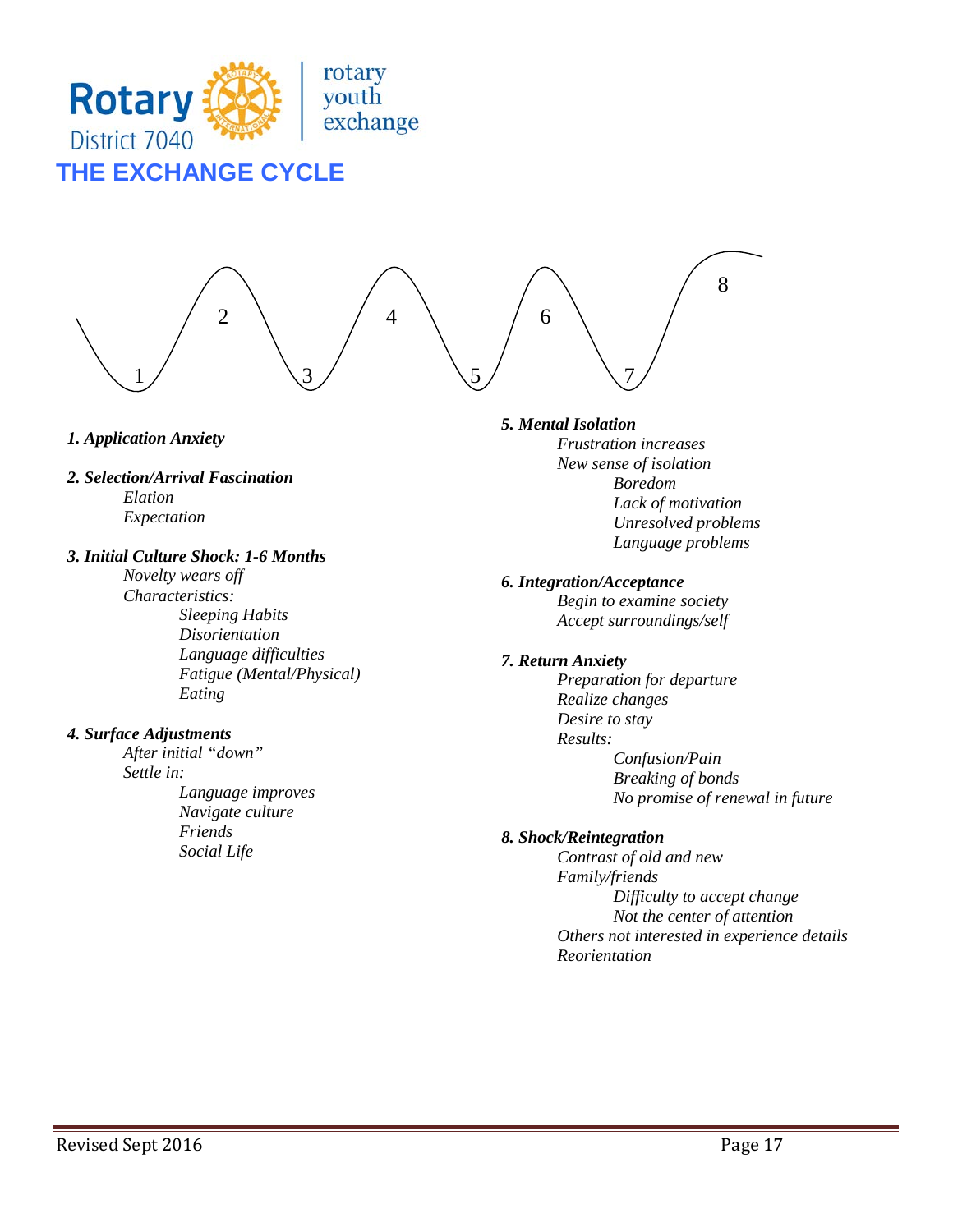

### **ROTARY SUPPORT MODEL**

| <b>RESOURCE</b>                          | <b>WHEN NEEDED</b>                                                            | <b>CONTACT</b>                        | <b>COMMENTS</b>                                                                                                                                                |
|------------------------------------------|-------------------------------------------------------------------------------|---------------------------------------|----------------------------------------------------------------------------------------------------------------------------------------------------------------|
|                                          |                                                                               | <b>FREQUENCY</b>                      |                                                                                                                                                                |
| <b>Host Family</b>                       | <b>Every Day</b>                                                              | Daily                                 | Your first point of contact<br>with most simple needs. For<br>problems, you will need to<br>use your host club YEO in<br>conjunction with your host<br>family. |
| <b>Host Club YEO</b>                     | Structuring your<br>year, planning<br>activities.                             | Bi-<br>Weekly/Monthly                 | This is your Rotary contact<br>for host family arrangements,<br>allowances, rules, travel<br>permissions, meeting<br>attendance, etc.                          |
| <b>Host Club Counselor</b>               | Problems,<br>Successes, Social<br>Occasions                                   | Bi-<br>Weekly/Monthly                 | This is your advocate for<br>solving problems when things<br>go wrong -to provide advice,<br>support and help when<br>needed.                                  |
| <b>Host District</b><br>Chairman         | Unresolved<br>problems, routine<br>reporting                                  | As Needed                             |                                                                                                                                                                |
| <b>Sponsor District</b><br>Correspondent | Routine Reporting,<br>serious problems<br>not solved by<br>previous channels. | Monthly                               | Monthly Reports MUST be<br>sent. This is NOT the first<br>person that should learn of a<br>problem you are having!                                             |
| <b>Sponsor District</b><br>Chairman      | <b>Very Serious</b><br>Problems                                               | As Needed                             |                                                                                                                                                                |
| <b>ROTEX</b>                             | Advice and support                                                            | As needed                             | Will not be able to help with<br>technical issues. They are for<br>your emotional support and<br>mentoring only.                                               |
| <b>Sponsor Club YEO</b>                  | Preparation and<br>then report about<br>your experience.                      | Monthly                               | You should write to your club<br>regularly to tell of your<br>experiences.                                                                                     |
| <b>Parents</b>                           | Routine, non-YE<br>problems, health<br>emergencies                            | Regularly $-$ on a<br><b>SCHEDULE</b> | LIMIT e-mail and phone<br>contact. Write letters instead<br>of e-mailing and phoning!                                                                          |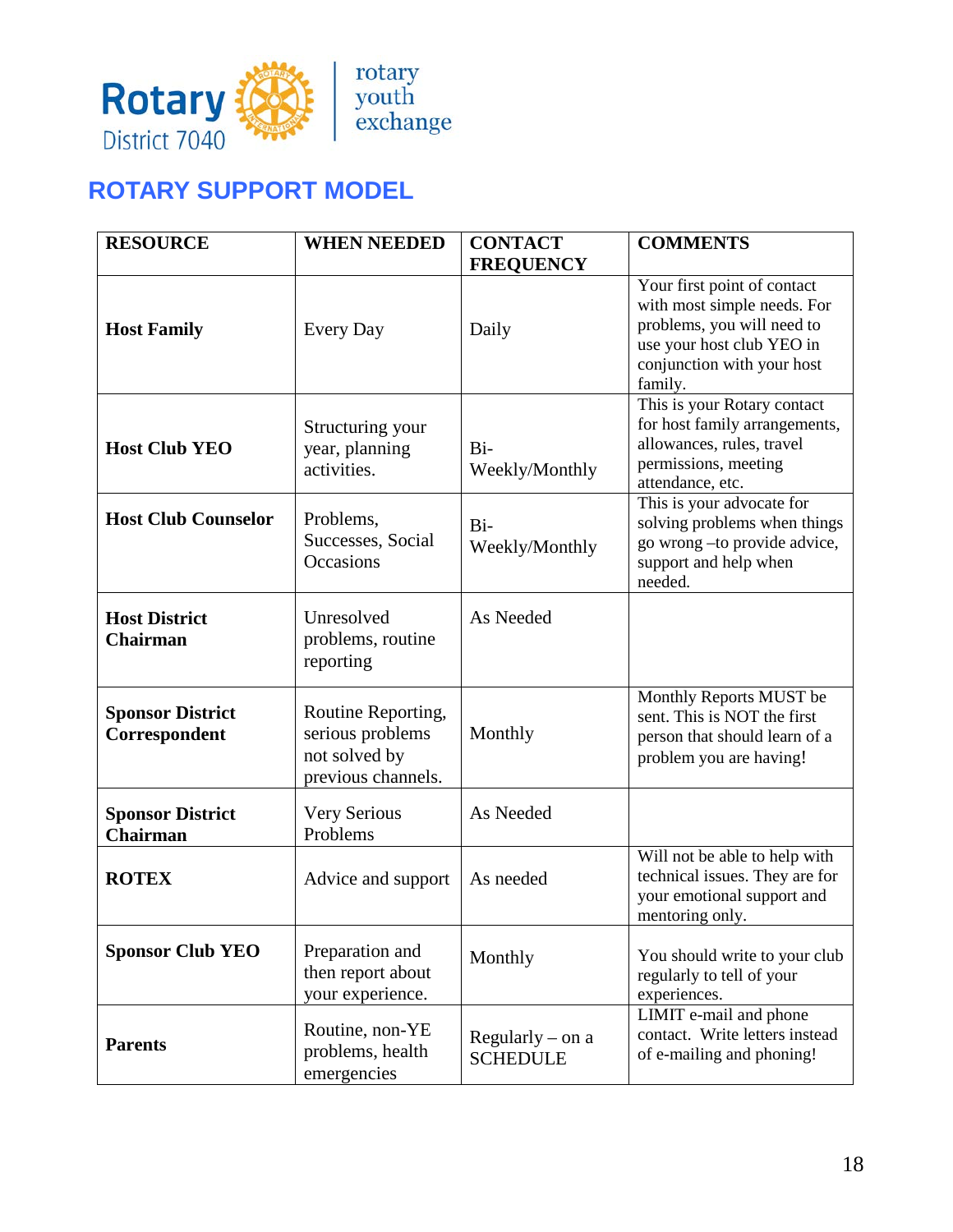

### **PROGRAM RULES FOR DISTRICT 7040 YOUTH EXCHANGE STUDENTS**

As a Rotary Youth Exchange Student, you and your parents agreed to comply with the rules, regulations, and guidelines that are part of the Rotary Youth Exchange Program. These are common sense conditions that are intended to ensure your safety, comply with local laws, comply with Rotary International, and assure that your conduct does not impose a burden on the families who open their homes to you.

- **School:** School enrolment is as a full-time student and the expectation is to attend classes, work diligently on all assignments and take part in all normal school activities.
- **EXTED 10 Triving:** You are not permitted to drive motorised vehicles of any kind or to participate in driver education programs.
- **Alcohol**: Drinking of alcoholic beverages is expressly forbidden, regardless of legal age, except as part of a religion service or part of a meal within the family setting, if this is the practice of the host family.
- **EXECUTE:** Drugs: Involvement with non prescription/illicit drugs in any **the state of the state of the state of the state of the state of the state of the state of the state of the state of the state of the state of the s** will result in the immediate termination of your exchange and  $\blacksquare$ will be returned to your home country at the expense of your parents/guardians.



- **Smoking:** You must abide by the smoking position declared on your application. District discourages smoking and it is only permitted in designated areas at District events for approved smokers.
- **Dating:** Do not date steadily with one person but rather, to join in social functions with groups of peers so as to make as many friends as possible and avoid romantic attachments. This rule includes no sexual abuse, harassment or other sexual activity.
- **EXTERNIFFERIM** Disfigure in the Muslim of Disfigure your body with tattoos and piercings, etc.
- **Travel:** Travel is highly encouraged and will provide you with opportunities to learn about your host community and country. However, **do not** leave the host community without the permission of the Host Rotary Club Chairperson or Counsellor and host parents. Further, **do not** leave the geographic boundaries of district 7040 without the permission of the District Youth Exchange Chairperson or Vice- Chairperson. Please refer to the specific guidelines on the subject of travel attached as APPENDIX A.
- **If Insurance:** You must carry a medical, life and travel insurance policy which is acceptable to the receiving Rotary district or club. This cost will be born by the legal guardians or natural parents of the exchange student**.**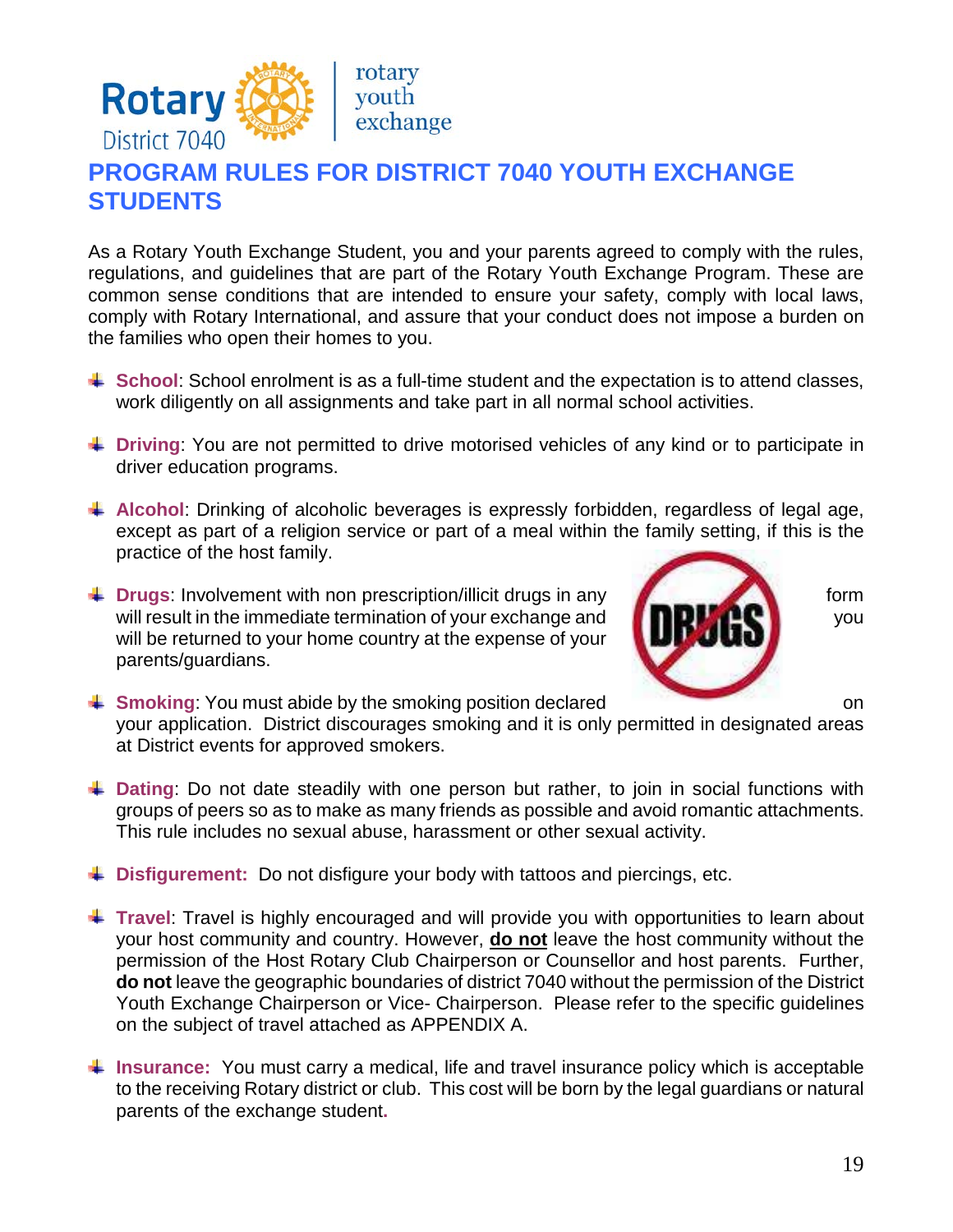



rotary youth exchange

**Use of home computer and Internet**: You will need to discuss with your Host parents about your use of the home computer and internet usage. Please respect any decisions that are made. Please remember that you are not permitted to download material from the internet without host parent permission.

**Use of Mobile Phones**: If you wish to use your own mobile phone or purchase a mobile phone, you must pay all costs yourself. This is not the responsibility of your host family or Rotary club.

- **Emergency Fund:** You must maintain the equivalent of \$500 US as an emergency fund to be placed in a local bank account and which will be jointly administered by the Counsellor and the Student.
- **Immunizations**: You must obtain such immunizations as **All Strange and may** may be required by health authorities in our district.

**4 Obey the Law:** You must obey the laws of the host country,

including any other country visited during the exchange  $\bigcup_{k=1}^{\infty}$  year.

- 
- **Lifestyle:** Please make every attempt to adapt to the normal rules and style of life in the host families assigned and learn the language of the community, adapt to the customs and learn as much as possible about the lifestyle of the most community.
- **Rotary Functions**: You must participate in Rotary functions as requested. These functions have priority over other activities and events.

**Unplanned Gatherings With Other Rotary Exchange Students:** You must obtain written authorization from a D7040 Youth Exchange Committee Member ( and copied to the D7040 CYE Chair) prior to scheduling or arrange other events, parties or gatherings, etc. as this creates unnecessary strain on the respective host clubs and families that may feel they must provide transportation to these unscheduled events.



÷ **Family visits**: Visits by parents/guardians, siblings or friends are discouraged, especially early in the period of exchange and toward the end of the exchange. Such visits, if they are to be arranged, may only take place with the host Club's and District's consent and within their guidelines.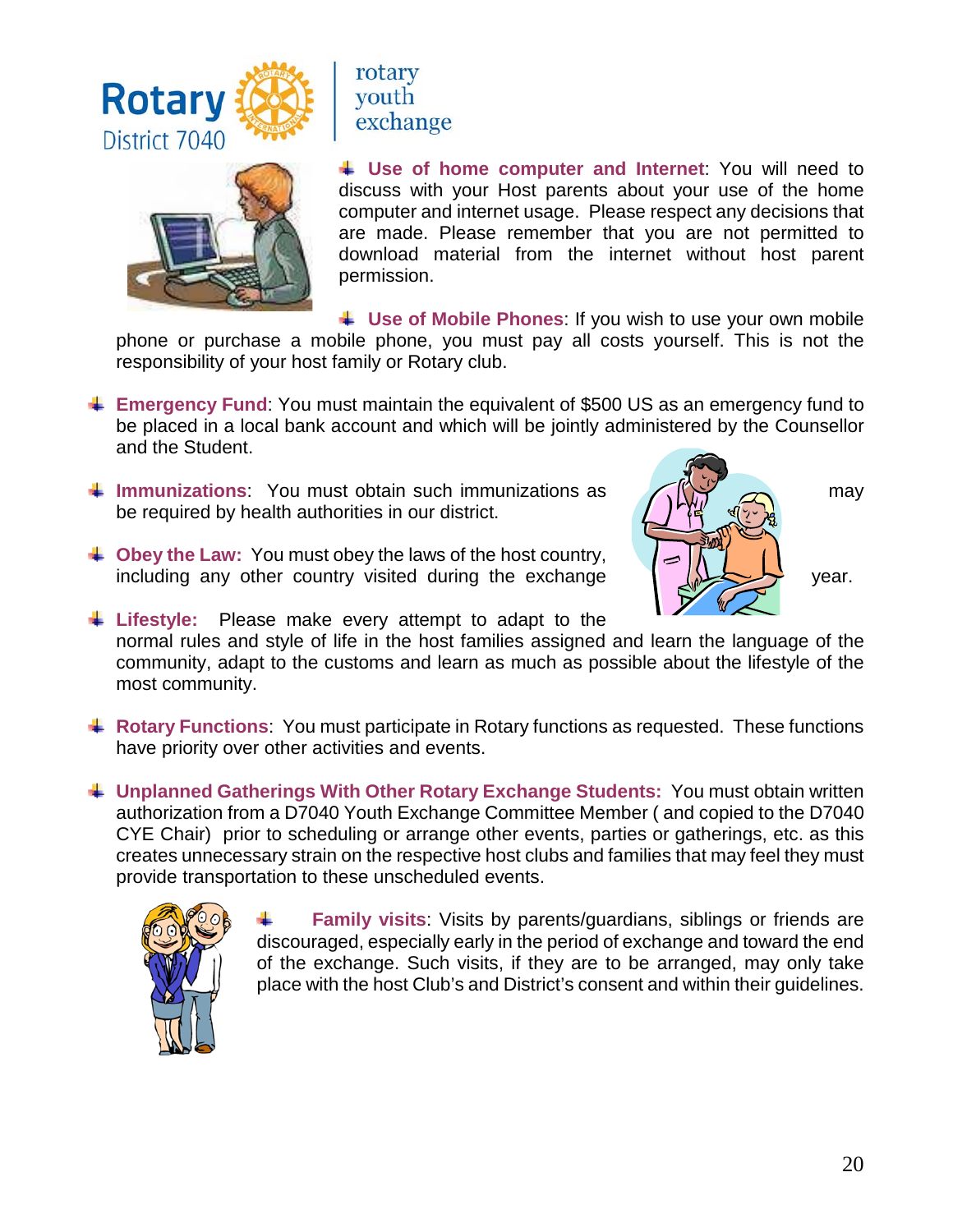

### **STANDARD RULES FOR STUDENTS AT D7040 YOUTH EXCHANGE EVENTS**

- $\leftarrow$  All program rules remain in effect.
- $\downarrow$  All personal travel items will be placed in the open / common area. Do not go to the sleeping areas until directed to do so by a District Youth Exchange Chair, Vice Chair or Event Coordinator.
- $\downarrow$  Upon arrival at the event location, students will remain at the facility until everyone arrives, and the rules specific for that event have been discussed. Travel passes will be collected. At some events, students will have opportunity for free time away from the event site. On those occasions, students are required to sign out on the standardized, approved form, and always go in groups of 3 or more people. Students are not permitted away from the event site at any time unless there is a group of 3 or more students. Students in the group are responsible for the safety and well being of each other, and the group as a whole. The group is responsible for returning to the appointed place and signing back in on or before the agreed upon time limit is reached.
- $\ddot$  There will be no smoking until a member of the District Youth Exchange Committee designates an appropriate area for those approved smokers, as indicated on your application.
- $\uparrow$  At no time will females permit any males in their sleeping area or room, nor will males permit any females in their sleeping area or room. Infractions of this rule will result in punishment for all parties involved. On those occasions where a common room is used by everyone for sleeping, gender specific areas will be designated and treated like a separate sleeping area or room.
- Sleeping in common or social areas is not permitted, except as noted in #5 above. All sleeping will be in the assigned area.
- $\pm$  Expect there to be room and/or baggage and/or breath analyzer inspections at any time.
- $\ddot{+}$  At the conclusion of the event, you are expected to pick up your travel pass and check out with a committee member.
- $\downarrow$  Please be courteous with usage of electronic devices. We expect you to be present and engaged with everything that is going on. Not texting or connected electronically elsewhere. The committee reserves the right to hold electronic devices if necessary for the duration of the event.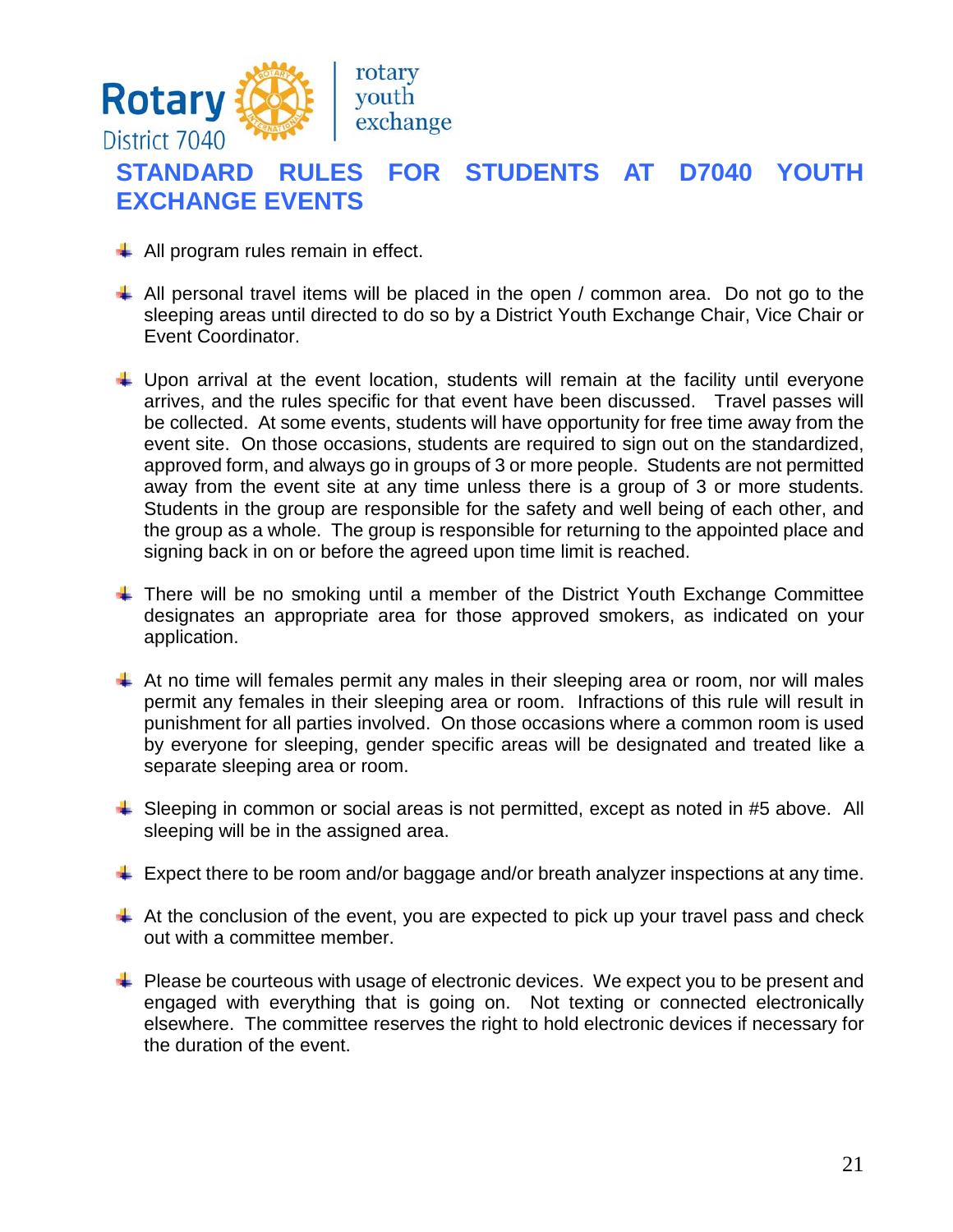

Some differences to consider observing and discussing with your host families include:

- $\pm$  Local customs
- **↓ Colloquial phrases**
- **←** Gestures
- **E** Personal space
- $\leftarrow$  Personal hygiene
- $\blacksquare$  Time
- $\overline{\phantom{a}}$  Respect for elders

### **COPING WITH HOMESICKNESS AND STRESS**

Many exchange students may come from small country towns and be hosted in a high density suburb or town just as often as those from large centres of population being hosted in smaller centres. No matter what the size of your host community, things will be different, but you can be assured that your host Rotary club, school, host families and counsellors are genuinely very pleased that you arrived safely and are now living in their community.



Very few students avoid homesickness. It may occur as soon as one week after your arrival or several weeks after the settling in period has passed.

#### **You may:**

- $\ddot{+}$  Miss little things from home which you had normally taken for granted.
- $\overline{\phantom{a}}$  Be continuously hearing and seeing a strange language.
- $\overline{\phantom{a}}$  Be frustrated by an inability to communicate.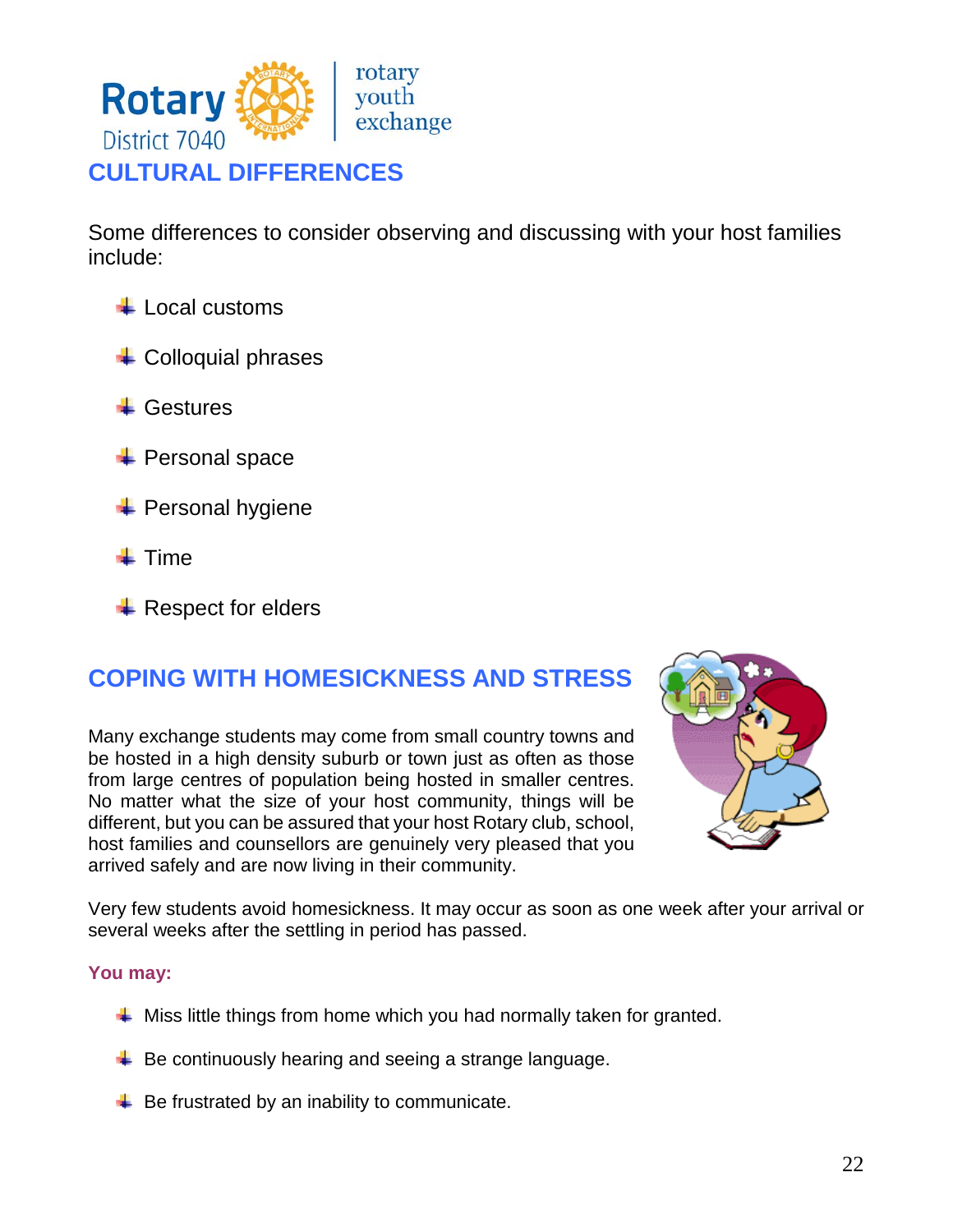

**↓** Be overwhelmed by the 'culture shock'.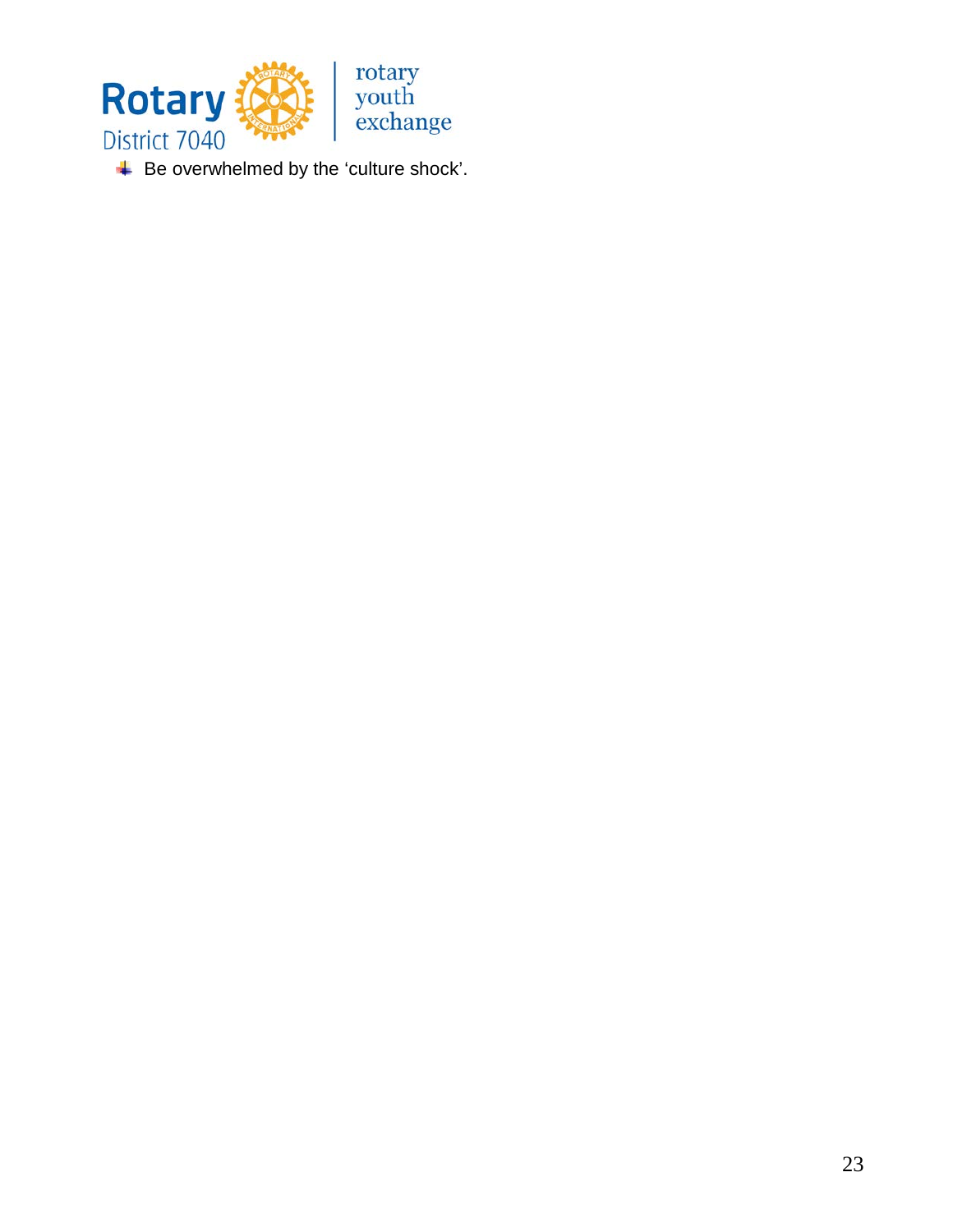

#### **YOUR LIFESTYLE IS ABOUT TO CHANGE**

- What you experience on your exchange in Canada or the United States will most likely be very different from life back in your home country; it will also impact upon you when you return. In fact, for some, the experience may have a lasting impact.
- $\ddot{\bullet}$  Some of the differences you experience you will like, others you will find irritating, some may be unbearable, but all experiences challenge and prepare you to cope with 'life'.
- $\downarrow$  Always consider things to be 'different' and don't be judgmental that something is 'better' or 'worse' than what you are used to – **it is just different**!
- $\div$  You may find differences in all or some of the following:



- **School**
- Language
- Sport
- Climate
- Food
- Media
- Lack of news of or about your home country
- Gender roles
- Dress and appearance
- Religion and religious observance
- Social attitudes i.e. drugs, sex, nudity, contraception,
- Smoking and alcohol

#### **HOW TO COPE WITH CULTURE SHOCK**

- $\leftarrow$  Be open minded
- **↓** Observe
- $\triangleq$  Adjust and adapt
- **←** Participate
- $\overline{\phantom{a}}$  Ask questions
- $\overline{\phantom{a}}$  Be patient

*Remember - do not be negative! You are an ambassador for your sponsor club, local community, Rotary International and your home country.*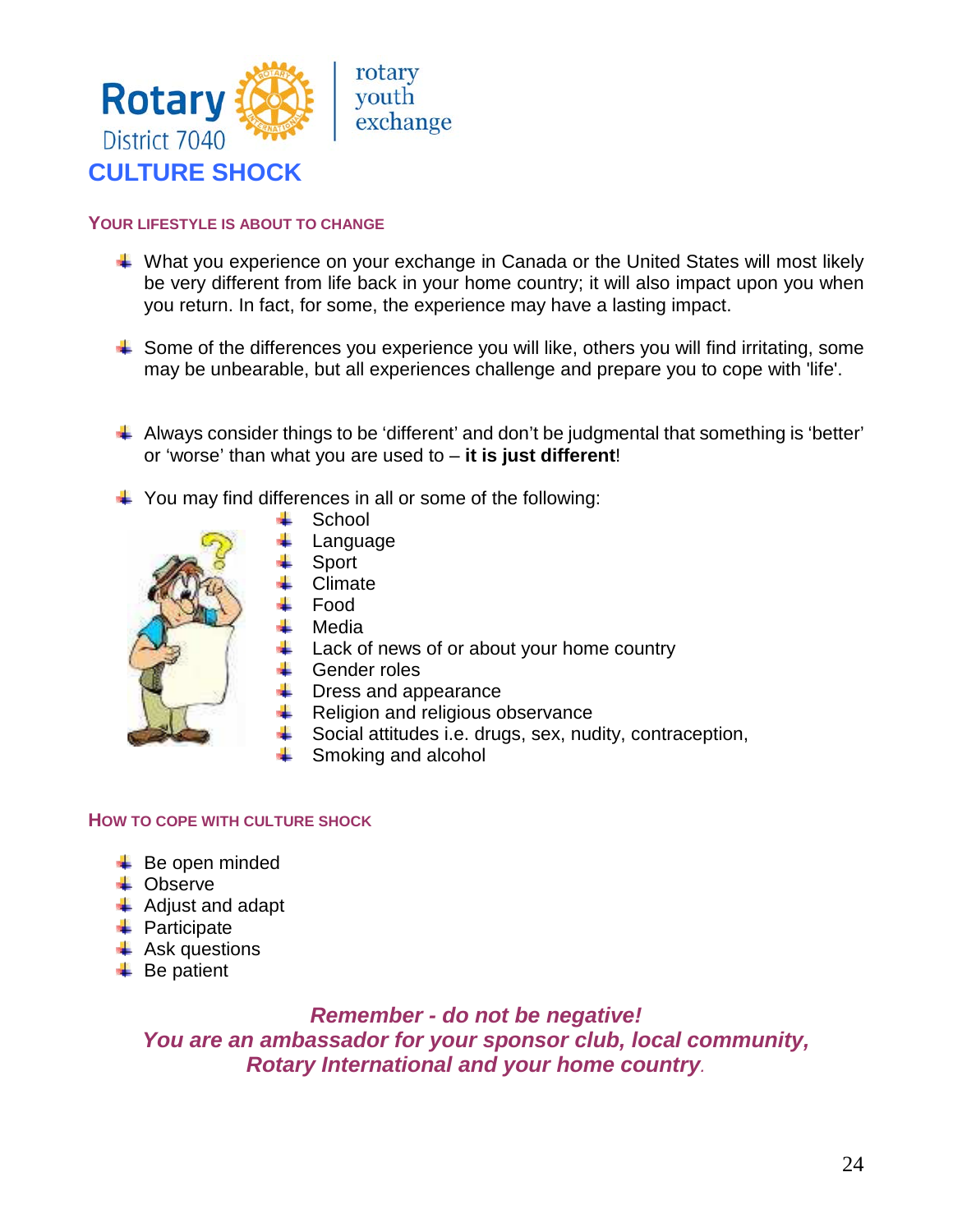

No matter who you are, you will all experience homesickness at some stage during the exchange but it will be different for all. How you cope will be up to you. You can choose to sulk, be sad and depressed or you can choose to take a deep breath and get on with the exchange that you have chosen to take part in. **Don't** 'bottle it up', to do so will lead to stress.

#### **SOME IDEAS ABOUT DEALING WITH HOMESICKNESS**

- Recognise the symptoms:
	- o Feeling miserable.
	- o Irritability over little things that wouldn't normally annoy you.
	- o Always thinking, and saying things were done better at home.
	- o Physical discomfort.
- $\ddot{\phantom{1}}$  Talk and share the problem with your Counsellor and Host family
- $\overline{\phantom{a}}$  Keep active and busy
- $\overline{\phantom{a}}$  Stress and homesickness are related, for stress can occur as a result of not being able to cope with the feeling of homesickness that may overcome you.
- $\leftarrow$  At the orientation camps:
	- o Introduce yourself to Rotarians and parents who are also attending the weekend.
	- o Sit with different people at meal times.
	- o Break away from your comfort zone.

*We understand at times whilst you are on exchange that you may feel sad, lonely,*

*homesick or unhappy about a situation. We will do everything we can to help you get through any difficult times you have.*



*Remember…….*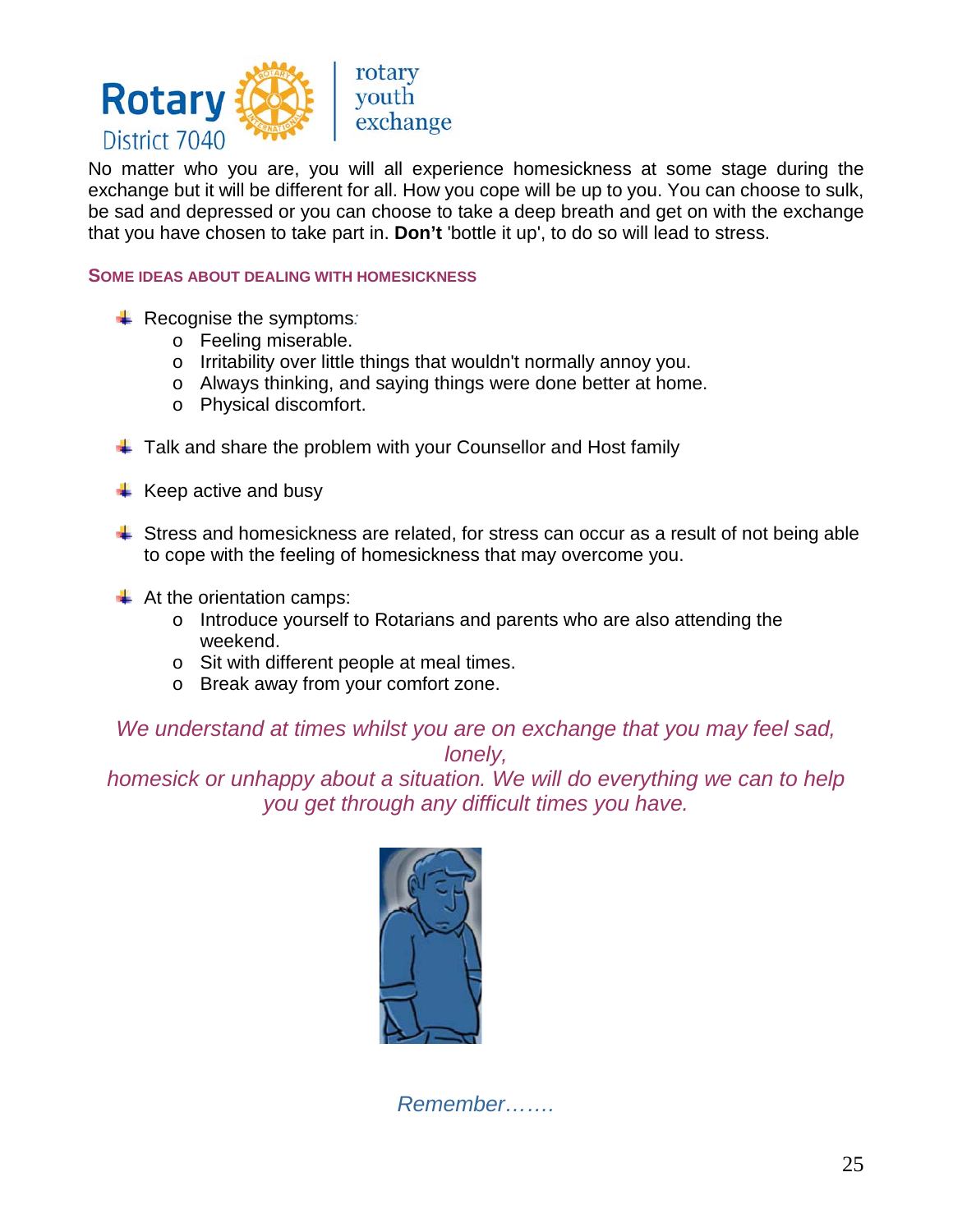

*When you have a problem, what will be noticed by everyone is not so much what the problem is but how you respond to it and how you deal with it.*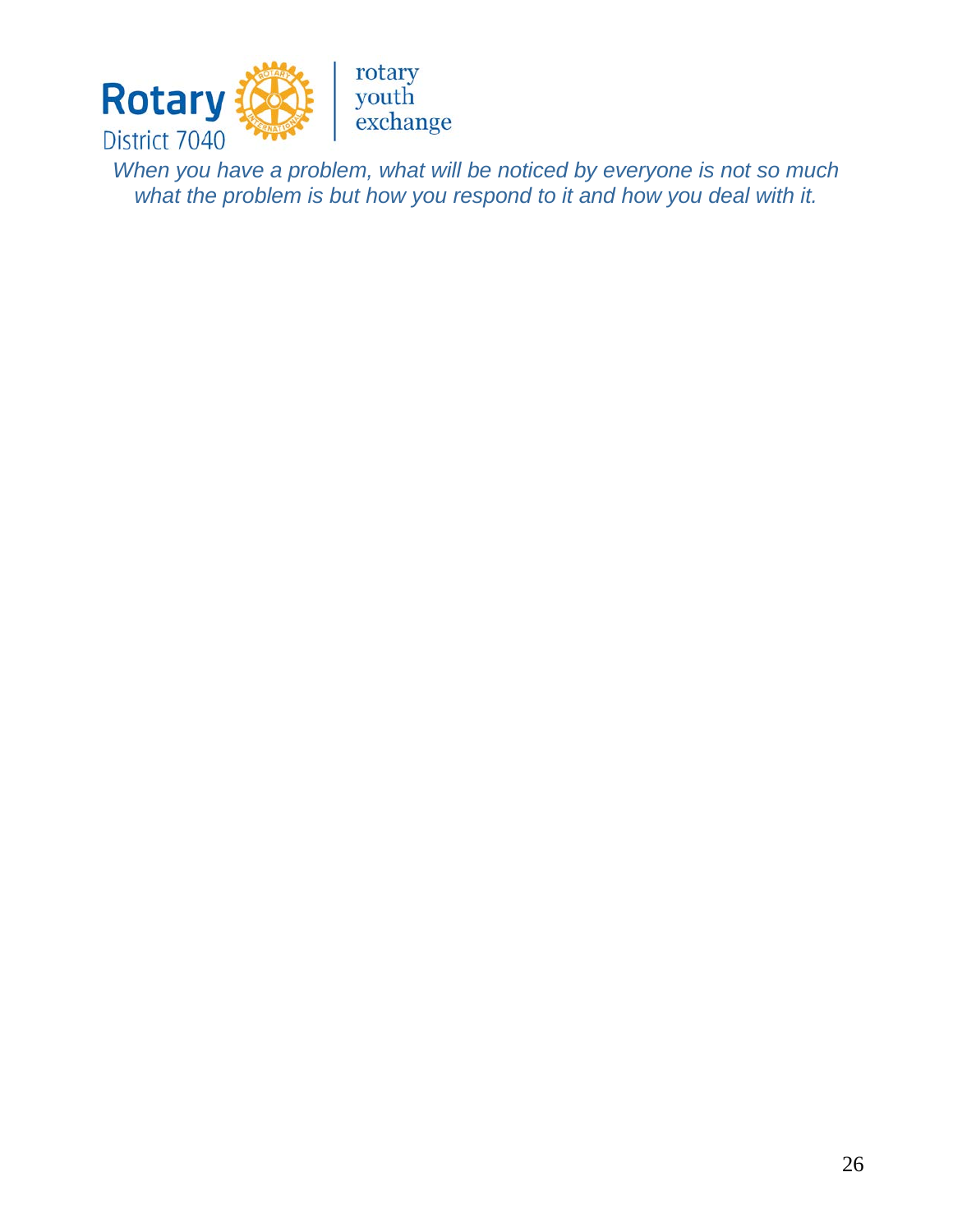

### **THE ROLE OF YOUR HOST CLUB COUNSELLOR**

The role of your Counsellor is very important and cannot be overstated. He/she will help you to settle in quickly, help you to feel at home, encourage you to participate fully in the life of the Rotary club and will form a good relationship and friendship with you.

You should feel comfortable discussing **any** matter with your counsellor, particularly in times of need and stress. Your counsellor will be your support person – we understand that you are a young person alone in a strange country with no family support – your counsellor is there to help fill that gap.

It is important to establish a good rapport as quickly as possible. Your counsellor is effectively your guardian, friend and confidante.

#### **YOUR COUNSELLOR WILL:**

- $\ddot{\phantom{1}}$  Establish contact with you prior to your departure and maintain regular contact (at least once a month)
- $\downarrow$  Organise jointly with the Club Chair which school you will attend, prior to your arrival in District 7040.
- $\triangleq$  Counsel you in matters such as choosing classes, making friends, and participating in activities.
- $\ddot{+}$  Assist you with opening a bank account for your personal use.
- Assist you with the set up of an 'emergency money' account with a balance of \$500 requiring two signatures - that of your counsellor and yourself. Unused funds will be returned to you at the end of the exchange.
- $\overline{\phantom{a}}$  Be committed to your well-being and happiness, but will also be a person able to see that you abide by the Rotary rules.
- $\ddot{\phantom{1}}$  Ensure you obey the rules and are fulfilling your obligations as a family member, school member, and that you are involved in the Rotary activities.
- $\ddot{\phantom{1}}$  Ensure that you are receiving your monthly allowance.
- $\ddot{+}$  Arrange for the safe-keeping of your passport, insurance information and airline tickets.
- $\triangleq$  Serve as an advocate for the student in any matter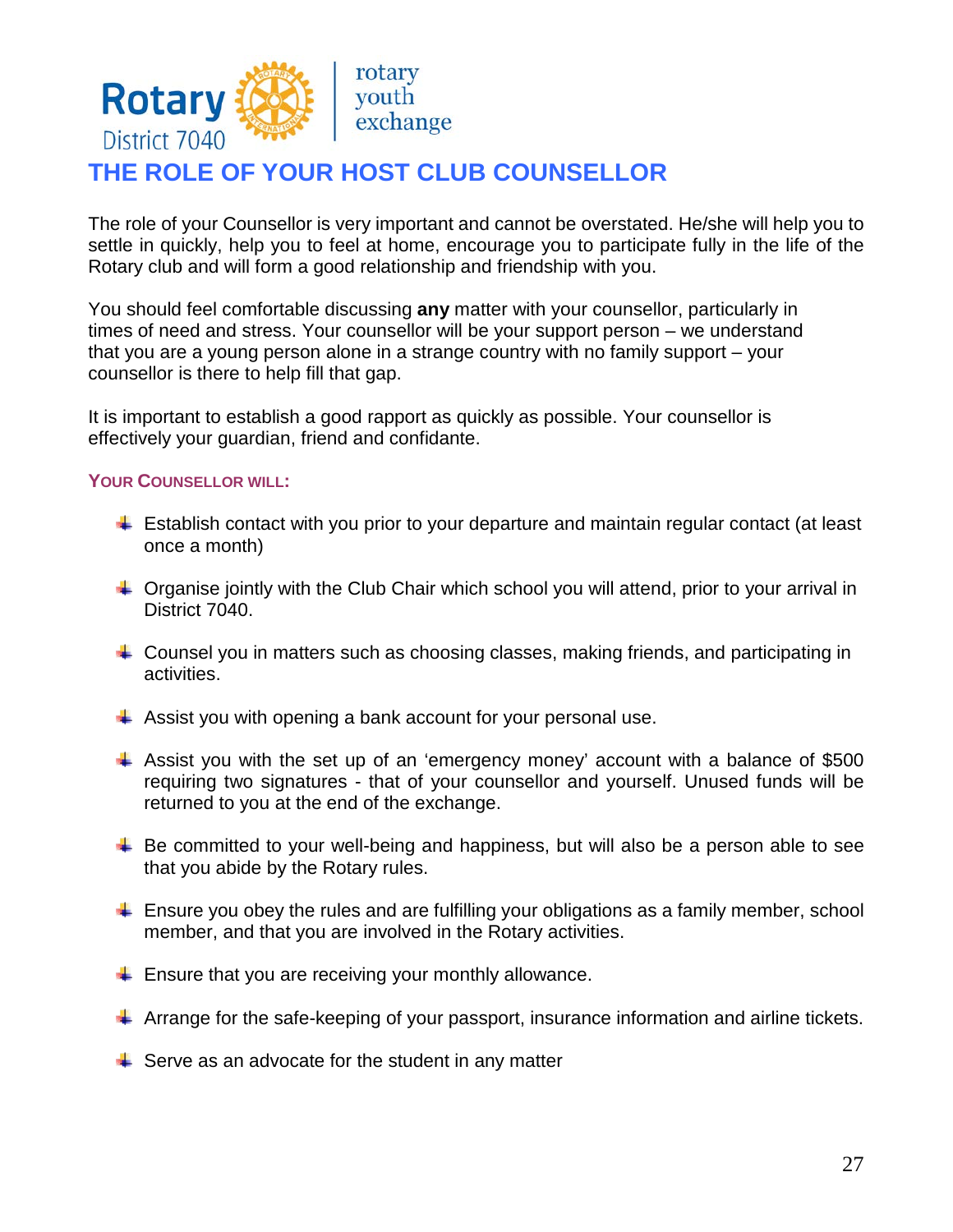

### **WHAT CONSTITUTES A SUCCESSFUL YEAR OF EXCHANGE**

- $\bigstar$  Being flexible and adaptable.
- $\overline{\phantom{a}}$  Being open to challenge and change.
- $\triangleq$  Being knowledgeable and well read.
- $\triangleq$  Being sensitive, loyal and trustworthy.
- $\overline{\phantom{a}}$  Getting involved.
- $\overline{\phantom{a}}$  Being introspective.
- Recognising 'different' from 'good', 'bad', 'wrong', etc.
- **↓ Communicating with family, Rotary, school, friends.**
- $\triangleq$  Wanting to learn and have new experiences.

### **WHEN DO HOSTS 'TIRE OF EXCHANGE STUDENTS'?**

- When they stay in their room and do not make an effort to be a part of the family
- $\triangleq$  When they play loud music and block out everyone else in the family
- $\triangleq$  When they over-use the internet or their electronic devices
- When they do not show appreciation for the efforts of their host family e.g. outings, special meals
- $\ddot{\bullet}$  When they constantly complain
- $\triangleq$  When they don't get involved in school/community activities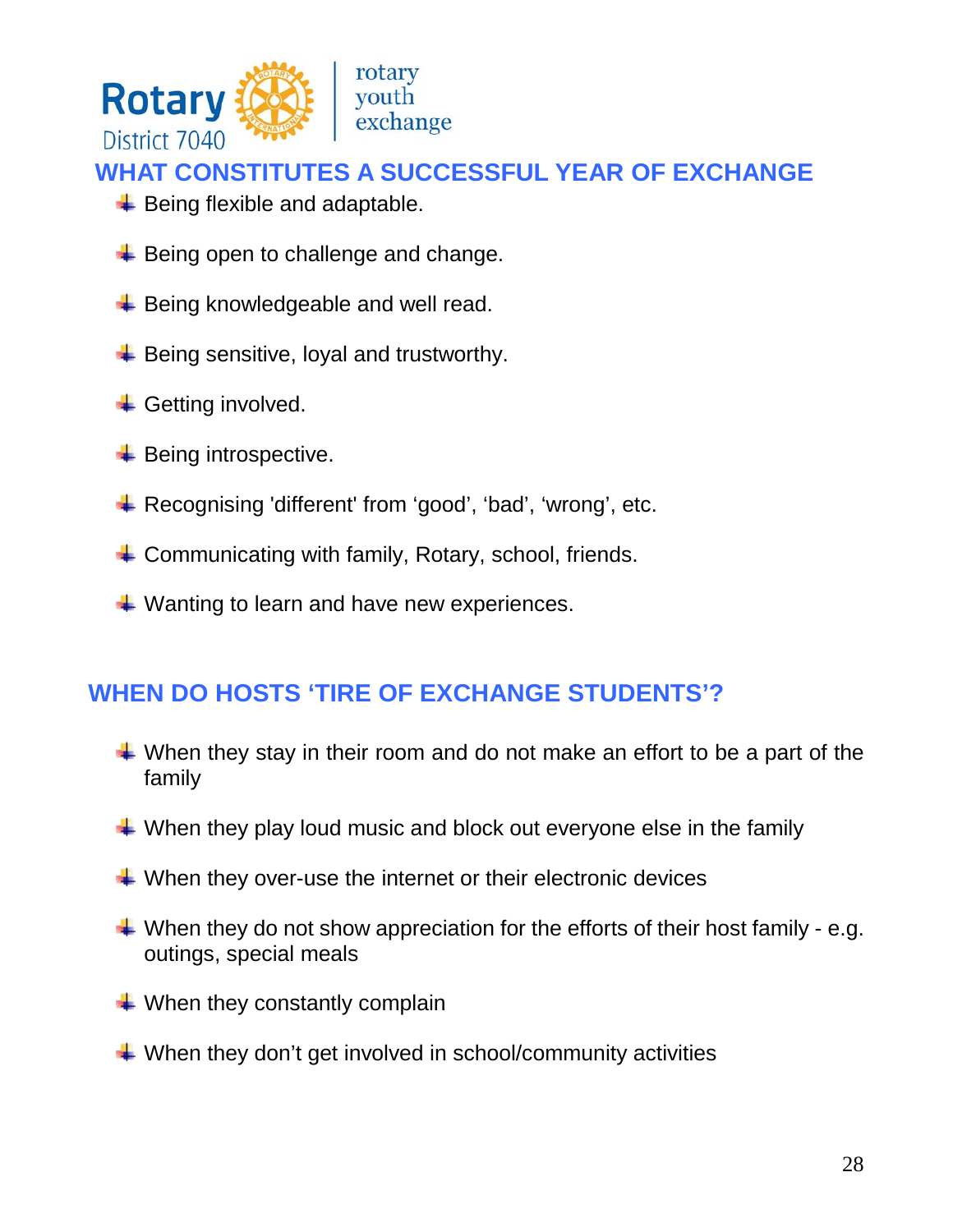

A smooth landing and they were there at last About to meet their new host families, not knowing their year would go by real fast

A big smile and some good-old morning breath "I can't wait to take a shower, I hope they have one, I wept"

A new culture, a new family, a new language and land "Anything else?...I don't even recognize the sand" "Where am I, who are you, how do I say…and what's this? I feel really lonely I can't stop thinking about everybody I miss."

The story continues on, for about nine months to a year The adventure has just started, and the end doesn't seem near. Their days pass and their friendships grow, Leaving my new home is the toughest part…how was I to know?.

Their eyes are wide and they're flaunting overwhelming smiles alike I hope mom and dad don't mind my new tattoo, curfew, study habits, and insight I've changed a little bit, gotten out on my own and started to grow I've lived by my own rules for a year, I thought you should know

Hey, what's up? Not much I say If I told you, you wouldn't understand anyway You see my old friends, I'm lost in my own paradise, And I am sorry to say that I no longer need your advice

The sun sets and back in their own beds they lay A year of their life, well worth the extended stay So many stories, and so much to tell The experience of a lifetime, I went through heaven and hell

I can't say it was easy and I can't say that I loved every minute I grew a lot, I learned a new language and no that's not it, But sometimes I like to keep it to myself, that way I don't ruin it!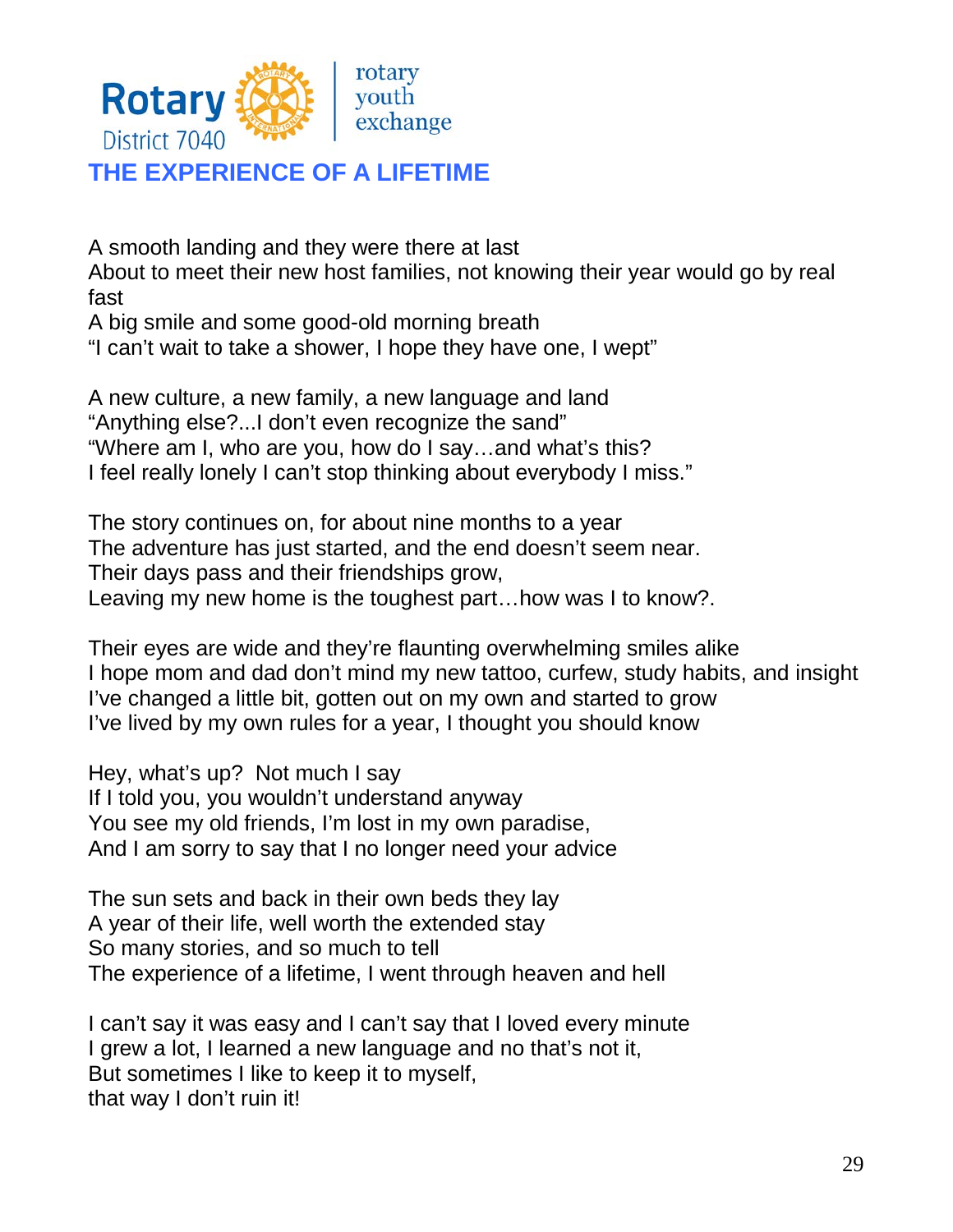